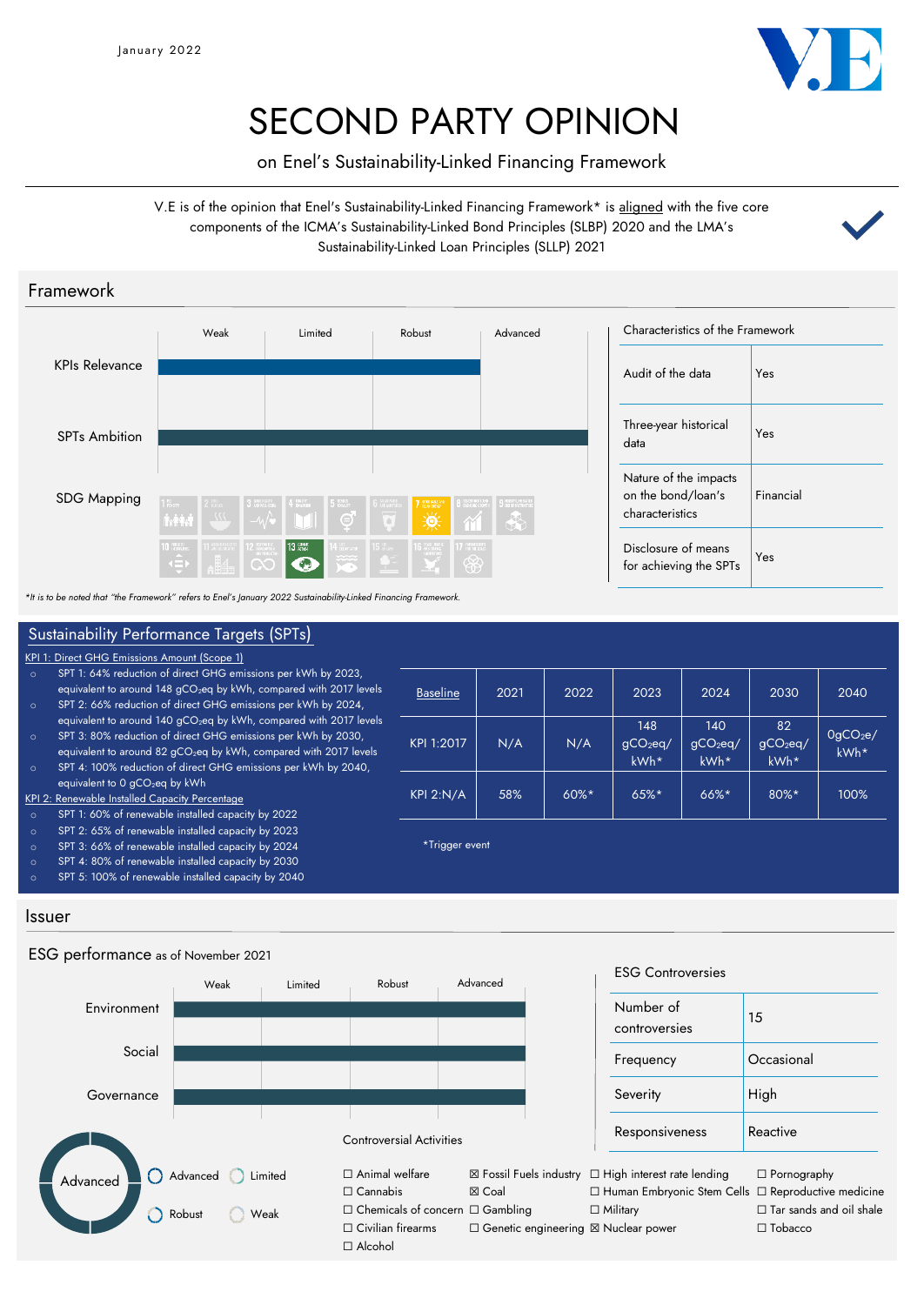

## Key findings

#### Contextualisation:

*It is important to emphasise that Enel's KPIs have not been subject to any changes since our latest SPO update (January 2021) and that its decarbonisation strategy and endeavours have therefore not regressed but have actually become more ambitious in absolute terms. The "robust" materiality scoring is predominantly the result of a V.E methodology improvement<sup>1</sup> which incorporates clearer and stricter coverage thresholds for chosen KPIs (N.B. only a KPI or aggregated KPIs covering 90% or more of an Issuer's total GHG emissions can be considered "advanced", our highest level of*  assessment). Also of note is that Enel has both (a) publicly committed to become Net Zero across all scopes (1, 2 and 3) *by 2040 and (b) communicated that it will seek SBTi certification in 2022 of all its Net Zero targets as aligned with the 1.5° degree scenario based on SBTi's Net-Zero standard released in Q4 2021.* 

V.E considers that Enel's Sustainability-Linked Financing Framework<sup>2</sup> is <u>aligned</u> with the five core components of the SLBP 2020 and SLLP 2021.

#### Selection of Key Performance Indicators (KPIs) – aligned with the SLBP and SLLP

- The KPIs are clearly defined, including the unit of measurement, the rationale and process to select the KPIs, the calculation methodologies and the scope. They are publicly disclosed in Enel's Framework.
- The KPIs are measurable and are externally verifiable.
- The calculation methodology is consistent and in case of any methodology change, the Issuer commits to conducting a post-issuance external review of the relevant changes.
- The KPIs' definition relies on external references allowing their benchmark.
- The selected KPIs reflect some of the most material sustainability issues for the Issuer's current and future operations as well as some of the most relevant sustainability challenges for its sector.

## Calibration of Sustainability Performance Targets (SPTs) – aligned with the SLBP and SLLP and best practices identified by V.E

- The SPTs are consistent with the Issuer's existing targets set in its sustainability strategy.
- The SPTs demonstrate an advanced level of ambition.
- The timeline, baseline and trigger events are clearly disclosed and the Issuer has set relevant intermediary targets allowing sufficient visibility on the KPIs' performance.
- The means for achieving the SPTs are disclosed as well as their respective contribution in quantitative terms to the SPTs and they are considered credible.

#### Instrument Characteristics – aligned with the SLBP and SLLP

- The potential variation of the Instrument's financial characteristics depending on whether the selected KPIs would reach (or not) the predefined SPTs is clearly defined in this SPO.
- It is disclosed to investors in the relevant documentation of the specific transaction.

<sup>1</sup> [Moody's ESG / Insights & Analysis / A materiality lens is key to assessing the credentials of sust](https://esg.moodys.io/insights-analysis-reports/a-materiality-lens-is-key-to-assessing-the-credentials-of-sustainability-linked-debt-instruments)ainability-linked debt instruments (moodys.io)

 $^2$  It is to be noted that the Framework refers to Enel's January 2022 Sustainability-Linked Financing Framework.

Copyright V.E 2022 – Reproduction of this content (documents, graphs and images) in whole or in part are prohibited without the express written authorization of V.E and is protected by the provision of the French Intellectual Property Code.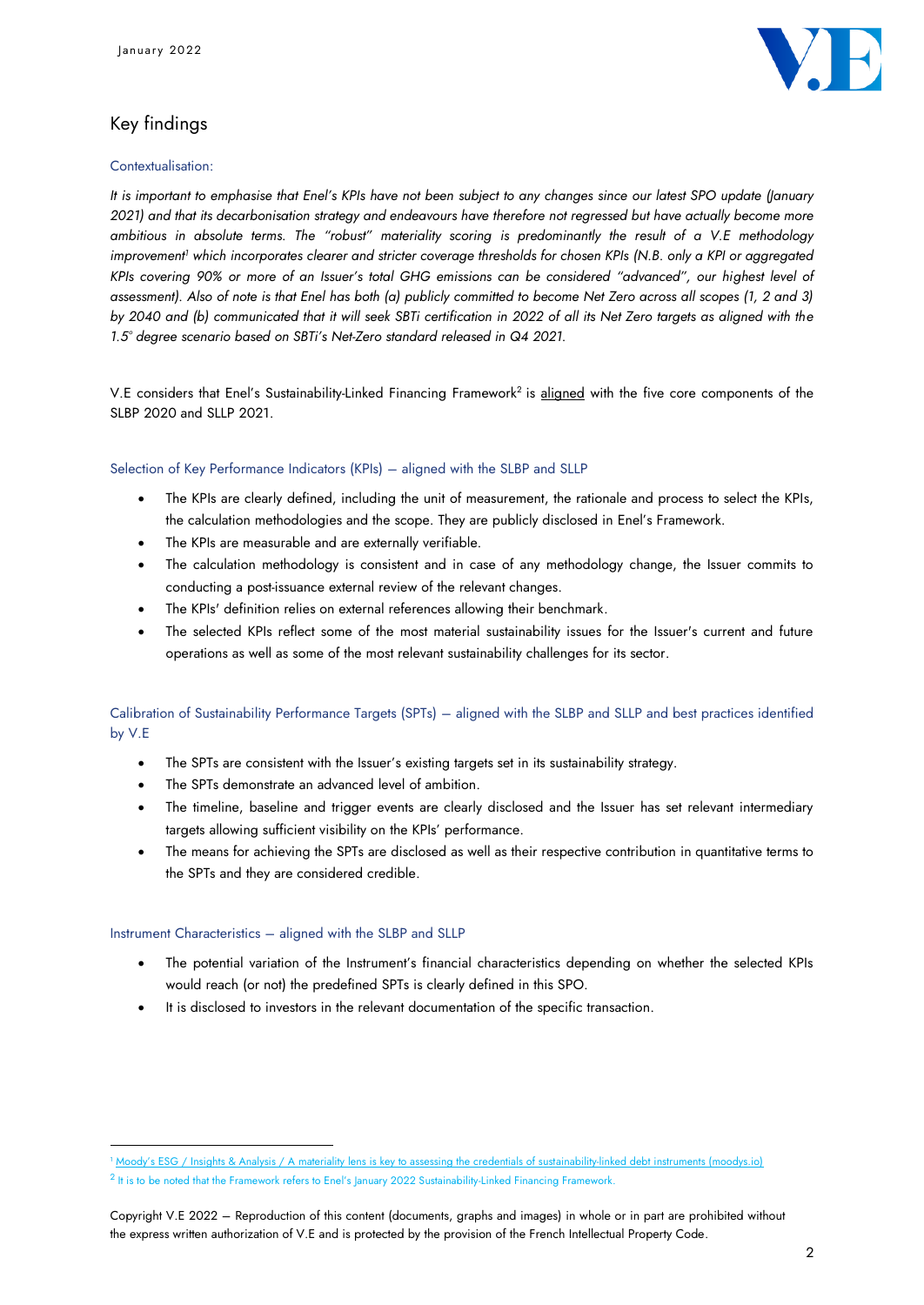

#### Reporting– aligned with the SLBP, SLLP and best practices identified by V.E

- The Issuer has committed to disclosing all relevant information in public documentation on its website in its Sustainability Report – Non Financial Statement and/or in its Annual Report as applicable (including information on the performance of the KPIs, information enabling investors to monitor the level of ambition of the SPTs and baselines).
- The reporting on the KPIs will be published at least annually until the maturity of the Instrument and in case of any material changes.
- The intended scope and granularity of the reporting is clear and exhaustive, covering all the required and recommended elements.
- The selected KPIs related data is covered by an internal and external verification.

#### Verification– aligned with the SLBP, SLLP and best practices identified by V.E

- The performance of each KPI against each SPT will be covered by an external verification at least annually and in case of material changes impacting an Instrument's financial characteristics (such as a trigger event) until the maturity of the Instrument.
- The verification assurance report will be publicly available on Enel's website.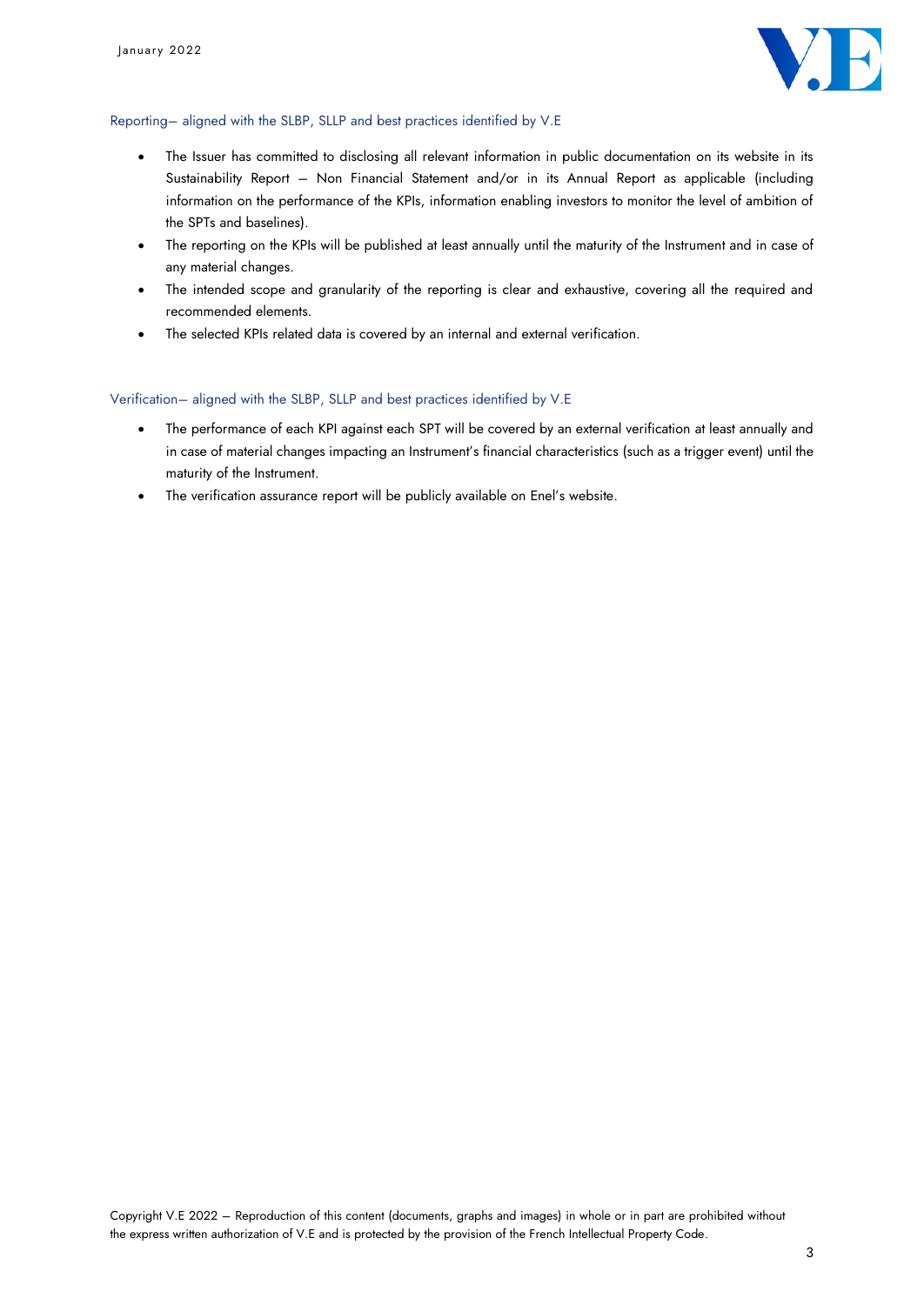

# **SCOPE**

V.E was commissioned to provide an independent Second Party Opinion ("SPO") on the integration of two environmental factors to the Sustainability-Linked Instruments (the "Instruments") issued by Enel Group (the "Issuer" or "Enel") in compliance with the Sustainability-Linked Financing Framework (the "Framework") created to govern their issuances<sup>3</sup> .

Of note, Sustainability-linked debt instruments are intended to finance general corporate purposes. As opposed to other sustainable financial instruments such as green/social bonds or loans, these instruments are agnostic on how funds are used. The main feature of this type of financing is the variation of the instruments' financial and/or structural characteristics, depending on whether the Issuer achieves predefined sustainability/ ESG objectives.

Our opinion is established using V.E Environmental, Social and Governance ("ESG") assessment methodology and the International Capital Market Association's (ICMA) Sustainability-Linked Bond Principles ("SLBP"), voluntary guidelines, published in June 2020 and the Loan Market Association, Asia Pacific Loan Market Association, Loan Syndications & Trading Association's (LMA/APLMA/LSTA) Sustainability-Linked Loan Principles ("SLLP"), voluntary guidelines, published in July 2021. This opinion is strictly limited to the integration of two environmental factors to the Instruments. This opinion does not cover the integration of broader sustainability factors (i.e. social and governance), or the labelling of the Instruments where the final decision is left to Enel. This opinion does not constitute a verification or certification.

Our opinion is built on the review of the following components:

- 1. Framework: we assessed the Framework, including the coherence between the Framework and the Issuer's environmental commitments, and its alignment with the five core components of the SLBP 2020 and SLLP 2021.
- 2. Issuer: we assessed the Issuer's ESG performance, its management of potential stakeholder-related ESG controversies and its involvement in controversial activities<sup>4</sup> .

Our sources of information are multichannel, combining data (i) gathered from public sources, press content providers and stakeholders, (ii) from V.E's exclusive ESG rating database, and (iii) information provided from the Issuer, through documents.

We carried out our due diligence assessment from September 22<sup>nd</sup>, 2020 to January 5<sup>th</sup> 2022. We consider that we were provided access to all documents and interviewees we solicited. To this purpose, we made reasonable efforts to verify the accuracy of all data used as part of the assessment.

## Type of External Reviews supporting this Framework

| ⊠           | Pre-issuance Second Party Opinion              | Independent verification of KPI(s) reported data |
|-------------|------------------------------------------------|--------------------------------------------------|
| $\boxtimes$ | Independent verification of SPT(s) achievement |                                                  |

## **Contact**

Sustainable Finance Team | [VEsustainablefinance@vigeo-eiris.com](mailto:VEsustainablefinance@vigeo-eiris.com)

<sup>3</sup> The Issuer reports that issuances will include Sustainability-Linked bonds, Sustainability-Linked Loans, SDG Commercial Paper Programs (without financial adjustments), Sustainability-Linked Foreign Exchange Derivatives, Sustainability-Linked Rates Derivatives and Sustainability-Linked Guarantees.

<sup>4</sup> The 17 controversial activities screened by V.E are: Alcohol, Animal welfare, Cannabis, Chemicals of concern, Civilian firearms, Fossil Fuels industry, Coal, Gambling, Genetic engineering, High interest rate lending, Human Embryonic Stem Cells, Military, Nuclear power, Pornography, Reproductive medicine, Tar sands and oil shale, and Tobacco.

Copyright V.E 2022 – Reproduction of this content (documents, graphs and images) in whole or in part are prohibited without the express written authorization of V.E and is protected by the provision of the French Intellectual Property Code.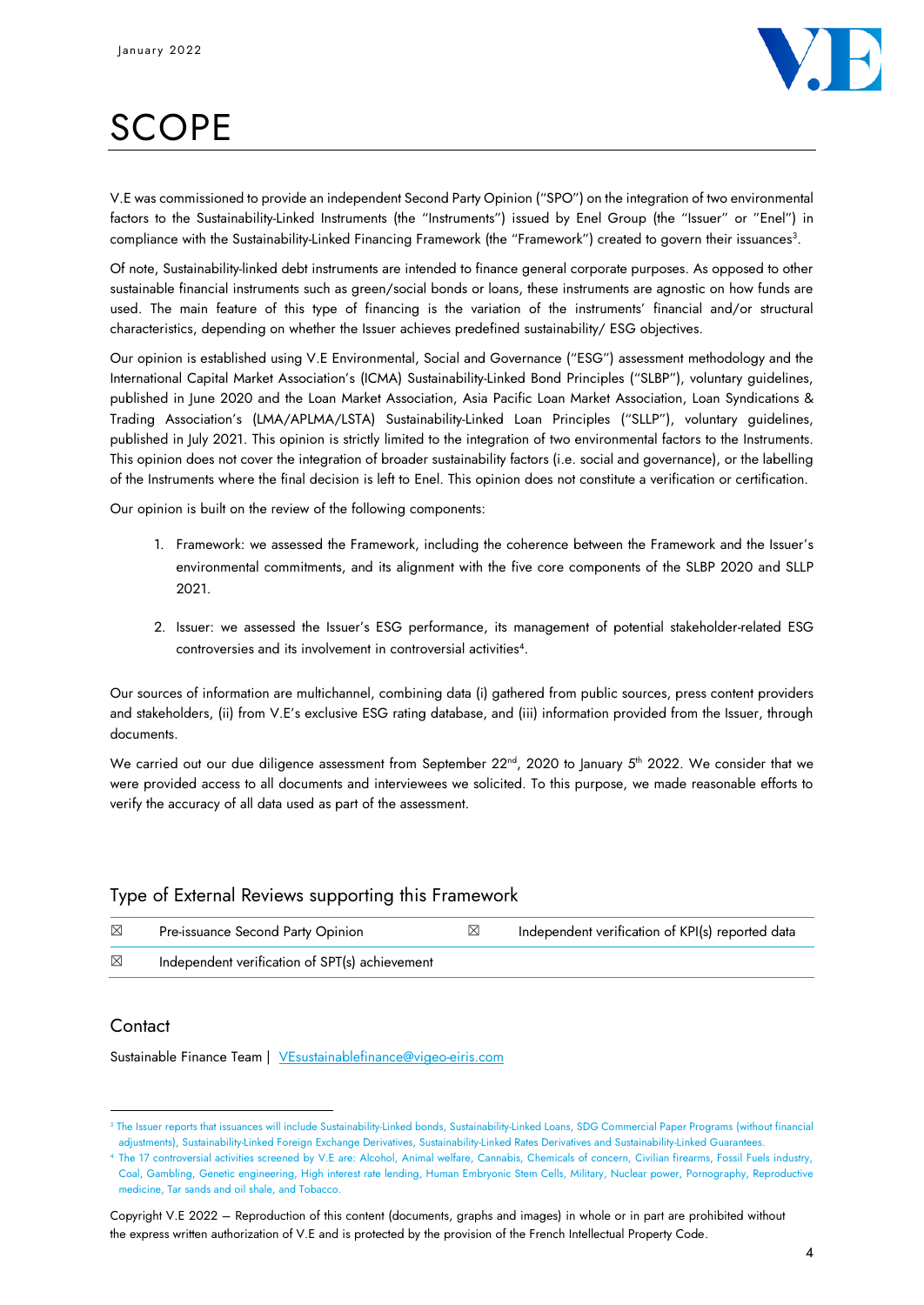

# **COHERENCE**

#### **Coherent**

Partially coherent Not coherent

V.E considers that the selected KPIs are coherent with Enel's strategic sustainability priorities and sector issues and that they contribute to achieving the Issuer's sustainability commitments.

Enel aims to develop a business model aligned with the objectives of the Paris Agreement (COP21) to maintain the average global temperature increase well below 2°C compared with pre-industrial levels. Enel demonstrates its efforts to limit this increase to 1.5°C, notably by having responded in 2019 to the call to action from the United Nations. Enel is the first Italian company that signed the pledge to limit the rise in global temperatures to 1.5° and to achieve net zero emissions by 2050. According to the IPCC models, to limit global warming to below 1.5°C, CO<sub>2</sub> emissions should decline by 45% from 2010 levels by 2030 and reach net zero around 2050. To stay below 2°C, CO<sub>2</sub> emissions should decline by 25% by 2030 and reach net zero around 2070. Enel's 2020-2022 strategy was to reduce its carbon dioxide emissions by 70% (kWh) by 2030 vs 2017 levels and reach full decarbonisation by 2050, a target which is certified by the Science Based Target initiative (SBTi) as compliant with the Well Below 2°C scenario.

In October 2020, Enel announced<sup>5</sup> an even more ambitious GHG emissions reduction target by 2030, as part of its 2021-2023 Strategic Plan<sup>6</sup>. The Group announced that it targets an 80% reduction of direct GHG (Scope 1) emissions in 2030 versus 2017 levels, reaching around 82 gCO2eq/kWh certified by the Science-Based Targets Initiative (SBTi<sup>7</sup> ) as compliant with the 1.5°C pathway. The expected path to the 2030 target includes a target for GHG scope 1 emissions to be equal or less than 148g CO<sub>2</sub>eq/kWh by 2023.

In November 2021, Enel announced the acceleration of its decarbonisation plan and brought forward its decarbonisation target to 2040 (entailing a 100% renewable energy mix with no reliance on carbon capture and storage (CCS) or carbon removal technologies and practices) confirming at the same time its 2030 target of GHG Scope 1 emissions per kWh reduction by 80% by 2030 with respect to the 2017 baseline, as initially pledged in October 2020. The expected path to 2030 target also now includes a target of GHG Scope 1 emissions per kWh equal or less than 140gCO<sub>2</sub>eq/kWh by 2024. Enel has also announced a 2040 Net Zero target in relation to indirect emissions (scope 2 and 3).

This appears to be coherent both with Enel's endeavours up to now (e.g. in 2021, 52% of the consolidated electricity produced by the Group is expected to be from renewable sources, making it one of the world's major producers of clean energy) and Enel's corporate strategy, in which the two KPIs are fully embedded. Indeed, its 2022-2024 Strategic Plan details the strategic milestones to become Net Zero across all scopes by 2040 and relies mainly on the deployment of new renewable capacity, the exit from coal-based and gas-based generation, the exit from the gas retail business, the achievement of 100% of electricity sold to customers from renewable energy and the roll-out of a capex plan in full alignment with the Net Zero targets.

Moreover, Enel has centered its strategy around the achievement of Sustainable Development Goals ("SDGs") across all of its activities, with SDG 13 on Climate Action as the cornerstone of the strategy. The Group engages in decarbonisation of both production and consumption, while pursuing Electrification of end users to tackle climate change as well as providing access to affordable and clean energy, in line with SDG 7, SDG 9 and SDG 11. Digitalisation and Platforms will create new business models and will support ongoing efficiencies across Enel's Global Business Lines, in line with SDG 9 and SDG 11. In the 2022-2024 period, the Group plans to directly invest around EUR45bn, of which around EUR 43bn through the Ownership business model and around EUR 2bn through the Stewardship business model, while further catalysing around EUR 8bn from third parties. 87% of the EUR 43bn capex through the Ownership business model is expected to be allocated to renewables and networks, totaling around EUR 37bn in three years, while additional EUR 2bn capex are expected to be deployed through the Stewardship business model.

https://www.enel.com/media/explore/search-press-releases/press/2020/10/enel-boosts-its-2030-greenhouse-gas-emission-reduction-target-to-80-from 70-sbti-certified

<sup>/</sup>press/d/2020/11/enels-2030-vision-in-20212023-

<sup>7</sup> https://sciencebasedtargets.org/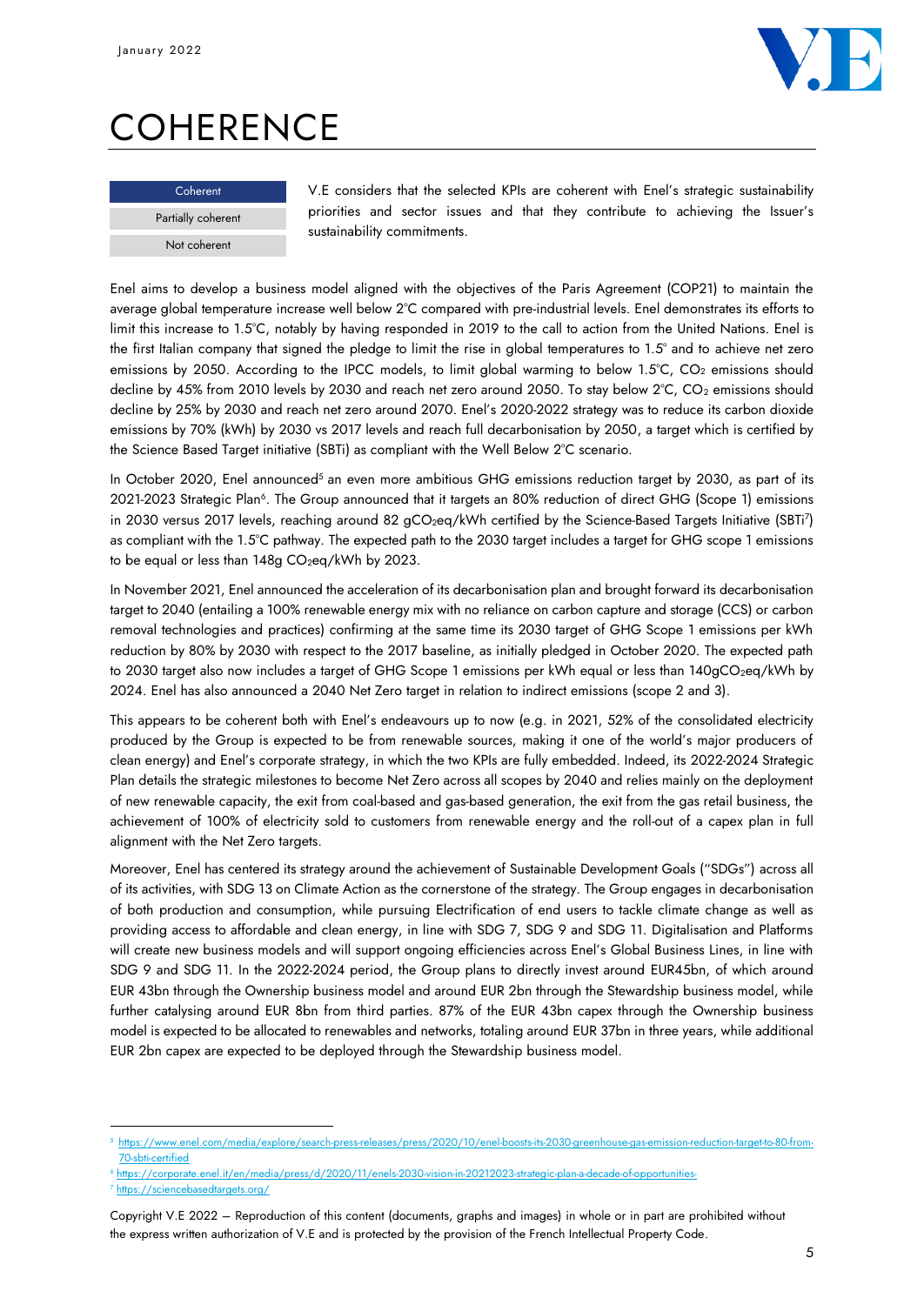

# FRAMEWORK

The Issuer has described the main characteristics of the Instruments within a formalised framework which covers the core components of the SLBP 2020 and SLLP 2021 (the last updated version was provided to V.E on January 4<sup>th</sup>, 2022). The Issuer has committed to making this document publicly accessible on its website $^{\rm 8}$ , in line with good market practices.

## Alignment with the Sustainability-Linked Bond Principles and Sustainability-Linked Loan **Principles**

## Selection of Key Performance Indicators (KPIs)

| Not Aligned | Partially Aligned<br>Aligned | <b>Best Practices</b> |
|-------------|------------------------------|-----------------------|
|-------------|------------------------------|-----------------------|

Table 1. Analysis of the KPIs selected by the Issuer

| KPI 1: DIRECT GREENHOUSE GAS      | KPI 2: RENEWABLE INSTALLED CAPACITY |
|-----------------------------------|-------------------------------------|
| <b>EMISSIONS AMOUNT (SCOPE 1)</b> | PERCENTAGE                          |
|                                   |                                     |

DEFINITION: CLARITY AND DISCLOSURE

The KPIs are clearly defined, including the unit of measurement, the rationale and process to select the KPIs, the calculation methodologies and the scope. They are publicly disclosed in Enel's Framework.

The Issuer has provided the following calculation methodologies:

KPI 1: Scope 1 GHG emissions = direct emissions measured in grams of CO2 equivalent per kWh calculated and reported as requested by the GHG Protocol9 and on the Global Reporting Initiative (GRI)10.

KPI 2: Renewable installed capacity percentage (%) = Renewable installed capacity (MW) / Total installed capacity (MW)

The Issuer reports that the perimeter of reporting for both KPIs cover the whole electricity generation business activity of the Group (covering conventional generation and renewables through Enel Green Power), whose revenues accounted for 43.9% out of total Group Revenues in 2020 (including Trading activities).

The rationale for the selection of the KPIs is reflected through Enel's sustainability strategy. The Issuer is committed to reducing its direct CO<sub>2</sub> emissions by 80% by 2030 to reach full decarbonisation by 2040 and meet recognised climate pledges. In addition, Enel is committed to increasing its renewable installed capacity to reach 66% by the end of 2024, 80% by the end of 2030 and 100% by 2040, thereby meeting recognised climate pledges.

<sup>&</sup>lt;sup>8</sup> <https://www.enel.com/investors/investing/sustainable-finance/sustainability-linked-finance>

<sup>9</sup> <https://www.enel.com/content/dam/enel-com/documenti/investitori/sostenibilita/ghg-inventory-2020.pdf>

<sup>10</sup> <https://www.globalreporting.org/>

Copyright V.E 2022 – Reproduction of this content (documents, graphs and images) in whole or in part are prohibited without the express written authorization of V.E and is protected by the provision of the French Intellectual Property Code.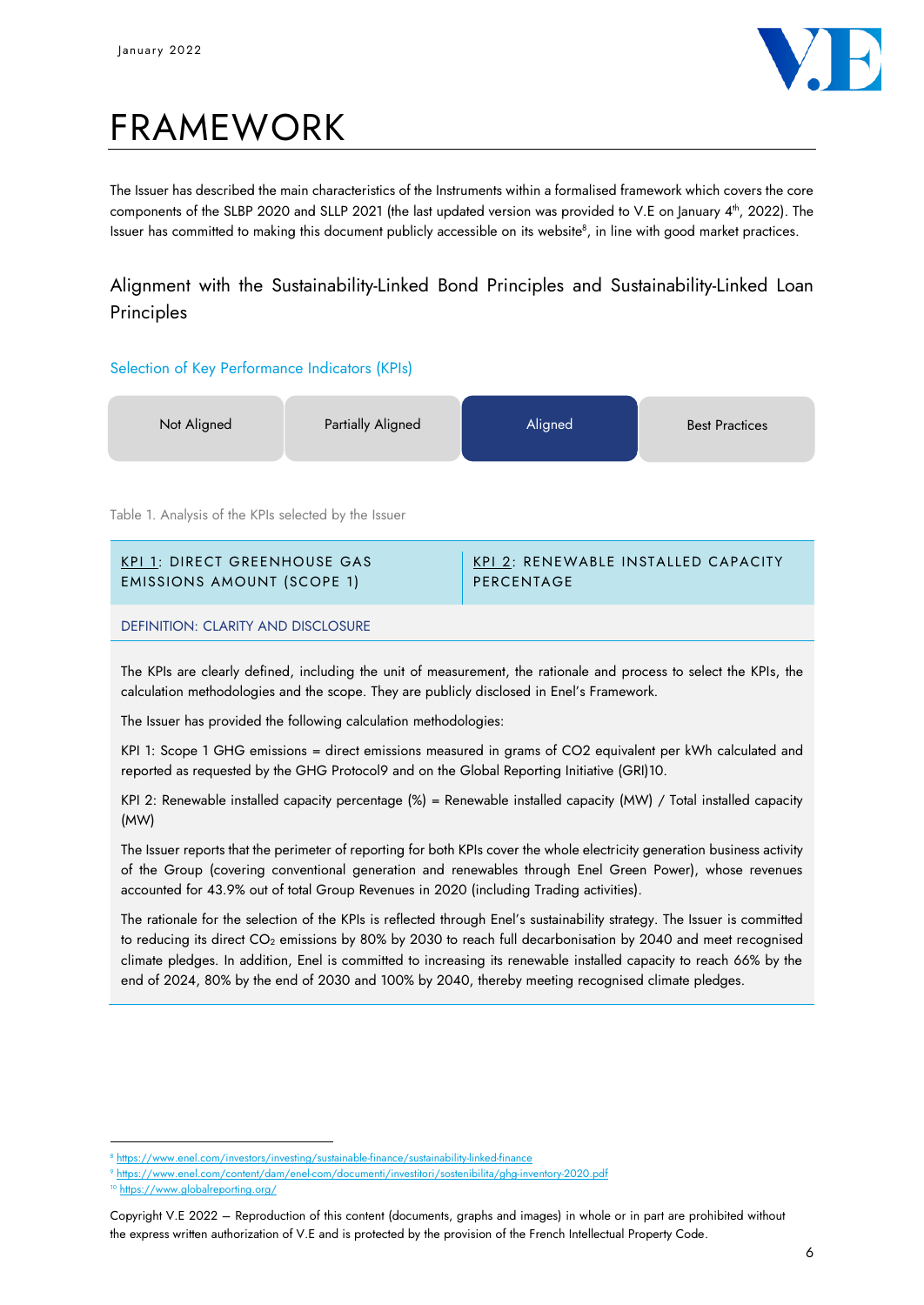

A comprehensive analysis of Enel's strategy which includes both production targets and a goal of full decarbonisation by 2040, allows for the proper assessment of the Issuer's management of possible risks associated to the KPI. The Issuer reports that its strategic commitment to increase its renewable installed capacity will result in the increase of its renewable energy production by 64 TWh, representing a 13 percentage point increase compared to 2021. This growth demonstrates that Enel forecasts only a minor gap between renewable energy in the total installed capacity and in the generation mix. Enel has set a commitment to report to investors on the share of renewable generation and its performance in terms of decarbonization (the production from conventional generation will decrease by 13TWh whereby coal generation will account for less than 1% of the overall production).

In addition, the calculation of KPI 2 considers different types of renewable energies, which includes large hydropower. Although hydropower dams can produce power with low greenhouse gas emissions, adverse social and environmental externalities of large dams can result in substantial physical transformation of rivers, riverine ecosystems impact, displacement, loss of livelihood and loss of cultural heritage. As a result, an area for improvement consists in excluding large hydropower from the perimeter of the collected KPI to improve its relevance from a sustainability perspective.

Enel is transparent on this issue and reports that 100% of its hydropower plants are ISO 14001 certified, while working to integrate local communities' expectations in the development of their projects. In addition, Enel reports that the share of hydropower within its renewable's portfolio will decrease to 28% of total installed capacity in 2024, representing 25% of total energy production. The Issuer discloses a commitment to report annually on the breakdown by technology of its renewable installed capacity.

#### MEASURABILITY, BENCHMARK AND VERIFIABILITY

The KPIs are measurable and externally verifiable.

Both KPIs are externally and independently verified and measurable on a consistent methodological basis. The selected KPIs and their associated targets are included in the yearly Sustainability Report, which has been externally and independently audited since 2009.

The calculation methodology is consistent. For the sake of transparency, Enel has communicated that a "recalculation event" means either of the following: (a) an event that may require Enel to change its methodology for calculating the Direct GHG Emissions Amount and/or the Renewable Installed Capacity Percentage following a significant change in data due to better data accessibility or the discovery of data errors; or (b) an event which results in a significant structural change to the Group, including as a result of M&A. Enel may set Updated Direct GHG Emissions Amount Full Threshold, Updated Directed GHG Emissions Amount Intermediate Threshold or Updated Renewable Installed Capacity Percentage Threshold in any case which leads to an increase or decrease in the value of one of the targets of 5% or greater since the most recent target data published by Enel.

In any case when such event leads to a recalculation, Enel commits to publishing the relevant updated targets data (thresholds) on its website and to conducting a post-issuance external review of the relevant changes.

The KPIs were previously disclosed and have historical externally verified KPI values covering at least the previous 3 years.

The KPIs' definitions rely on external references allowing their benchmark. KPI 1 relies on the GHG Protocol<sup>11</sup> and on the Global Reporting Initiative (GRI). In particular, Enel refers to the GRI 305 Emissions<sup>12</sup> and to the Disclosure 305-1 Direct (Scope 1) GHG emissions. KPI 2 also relies on the Global Reporting Initiative (GRI). In particular, Enel refers to the GRI sectorial indicator EU1<sup>13</sup> (GRI-G4-Electric-Utilities-Sector-Disclosures), which sets global standards to measure installed capacity, broken down by primary energy source.

<sup>11</sup> <https://www.enel.com/content/dam/enel-com/documenti/investitori/sostenibilita/ghg-inventory-2020.pdf>

edia/1012/gri-305

<sup>13</sup> <https://www.globalreporting.org/Documents/ResourceArchives/GRI-G4-Electric-Utilities-Sector-Disclosures.pdf>

Copyright V.E 2022 – Reproduction of this content (documents, graphs and images) in whole or in part are prohibited without the express written authorization of V.E and is protected by the provision of the French Intellectual Property Code.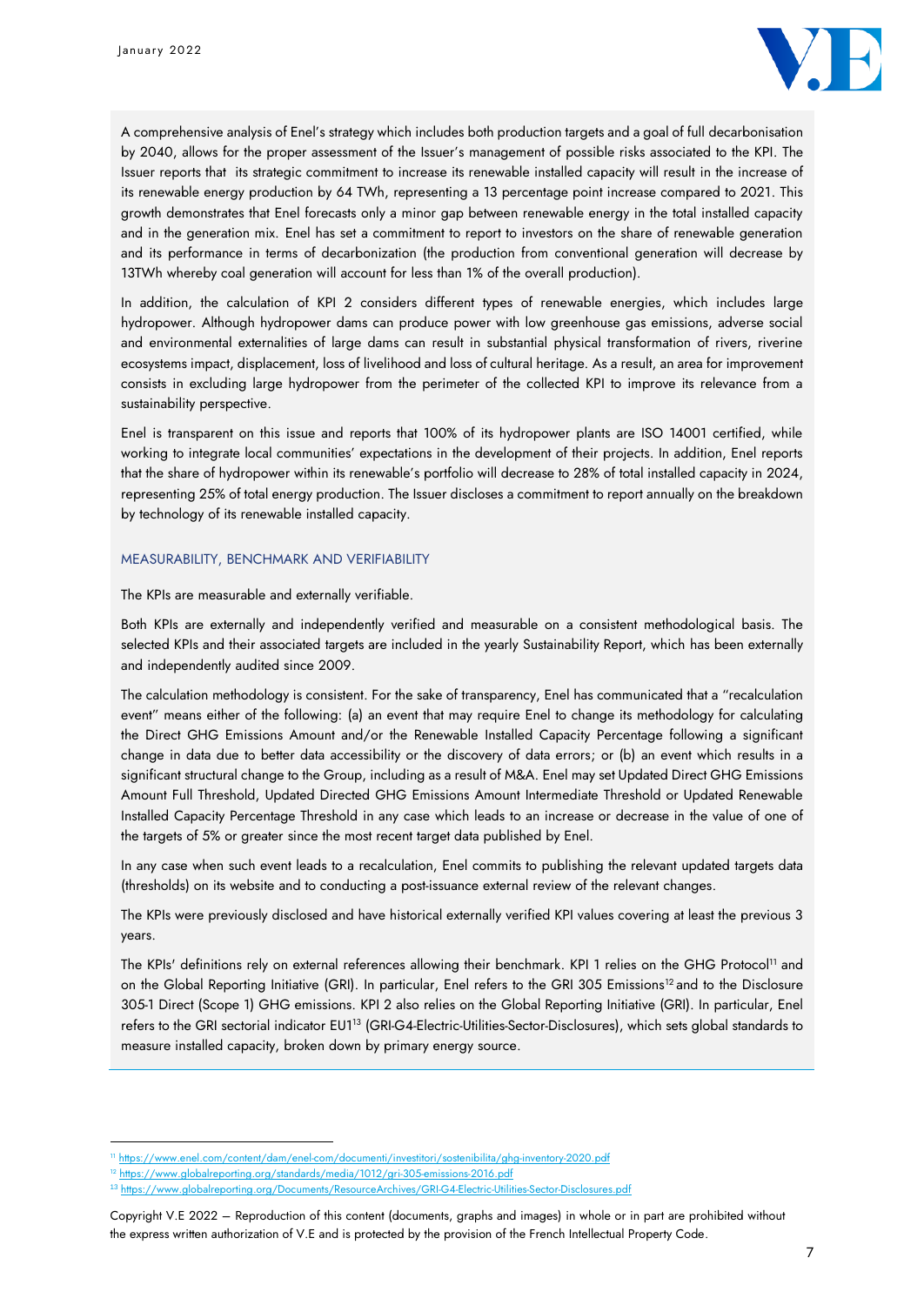

#### RELEVANCE AND MATERIALITY

The selected KPIs reflect some of the most material sustainability issues for the Issuer's current and future operations as well as some of the most relevant sustainability challenges for its sector.

The relevance of both KPIs is considered robust.

The Electric & Gas Utilities sector has a major role to play regarding climate change and energy efficiency through the promotion of renewable energy sources, energy efficiency and reduction in greenhouse gas emissions from power plants. Companies are expected to set ambitious climate change strategies, backed by relevant targets and widespread environmental management systems. Indeed, with two-thirds of greenhouse gas (GHG) emissions coming from the energy sector, the Intergovernmental Panel on Climate Change (IPCC) highlights the need for a transformation of the world's energy system with an immediate, large-scale shift to renewable energy and energy efficiency. Companies are also expected to dismiss their carbon-intensive means of production, meaning dismissing their fossil fuel powered plants. One of the major environmental issue for the electricity production sector is scope 1 GHG emissions linked to the production of electricity through the combustion of fossil fuels (coal, gas and oil).

In addition, according to a report<sup>9</sup> published by the International Renewable Energy Agency (IRENA), the rapid adoption of renewable energy combined with energy efficiency strategies is a reliable pathway to achieve over 90% of energy-related CO<sub>2</sub> emissions reductions needed to meet National climate pledges.

Based on the scientific reports published by the Intergovernmental Panel on Climate Change, the UN Framework Convention on Climate Change (UNFCCC)<sup>14</sup> acknowledges the possibility of harmful climate change due to the increasing and irreversible level of greenhouse gases emissions (GHG). The Paris Agreement sets out a global framework to avoid dangerous climate change by limiting global warming to well below 2°C and pursuing efforts to limit it to 1.5°C. It also aims to strengthen companies' ability to deal with the impacts of climate change and support them in their efforts.

It is particularly relevant that companies set science-based targets for Scope 1, 2 and 3 GHG emissions to help meet the goals of the Paris Agreement and to be externally assessed such as by the Science Based Target Initiative (SBTi)<sup>15</sup> in order to demonstrate the target's alignment with the latest climate science. That said, Enel's KPI 1 only covers scope 1 emissions, which, according to the data provided in its 2020 Sustainability Report<sup>16</sup>, account for 46% of its total GHG emissions. Not only does this KPI not cover the majority of Enel's total GHG emissions, but the Issuer's scope 3 emissions account for a larger share of its total GHG emissions (i.e. 49%).

For the sake of transparency, V.E emphasises the fact that a KPI covering only 46% of a company total GHG emissions is typically considered unsatisfactory according to our methodology. This is particularly true when another scope of emissions (in this case scope 3) makes up a bigger share of the total GHG emissions. That said, V.E notes that Enel has formulated a public pledge<sup>17</sup> to phase out coal by closing all coal-fired plants by 2027 and an overarching commitment to reach Net Zero across all scopes (1, 2 and 3) by 2040<sup>18</sup>. We can therefore reasonably assume that scope 3 emissions will become considerably less significant both in the medium (2027) and long term (2040). Instruments issued under Enel's 2022 Framework may have an earlier maturity date which explains the importance of the absence of scope 3 emissions in the KPIs' assessment. Nonetheless, V.E highlights the relevance of Enel's global GHG reduction strategy which is particularly exhaustive in that it covers all scopes of emissions and Enel's activity has a whole.

Concerning KPI 2, V.E notes a ripple-down effect in that KPI 2 is notably an enabler of KPI 1 and that it subsequently will allow Enel to reduce (and eliminate by 2040) scope 1 emissions, demonstrating that the materiality of both KPIs is linked.

<https://unfccc.int/>

[Ambitious corporate climate action -](https://sciencebasedtargets.org/) Science Based Targets

 $^6$  [https://www.enel.com/content/dam/enel-com/documenti/investitori/sostenibilita/2020/sustainability-report\\_2020.pdf](https://www.enel.com/content/dam/enel-com/documenti/investitori/sostenibilita/2020/sustainability-report_2020.pdf)

<sup>&</sup>lt;sup>7</sup> https://www.enel.com/company/our-commitment/energy-transition

<sup>.2030-</sup>in-the-20222024 investments-towards-zero-emissions-with-focus-on-the-electrification-of-customer-energy-demand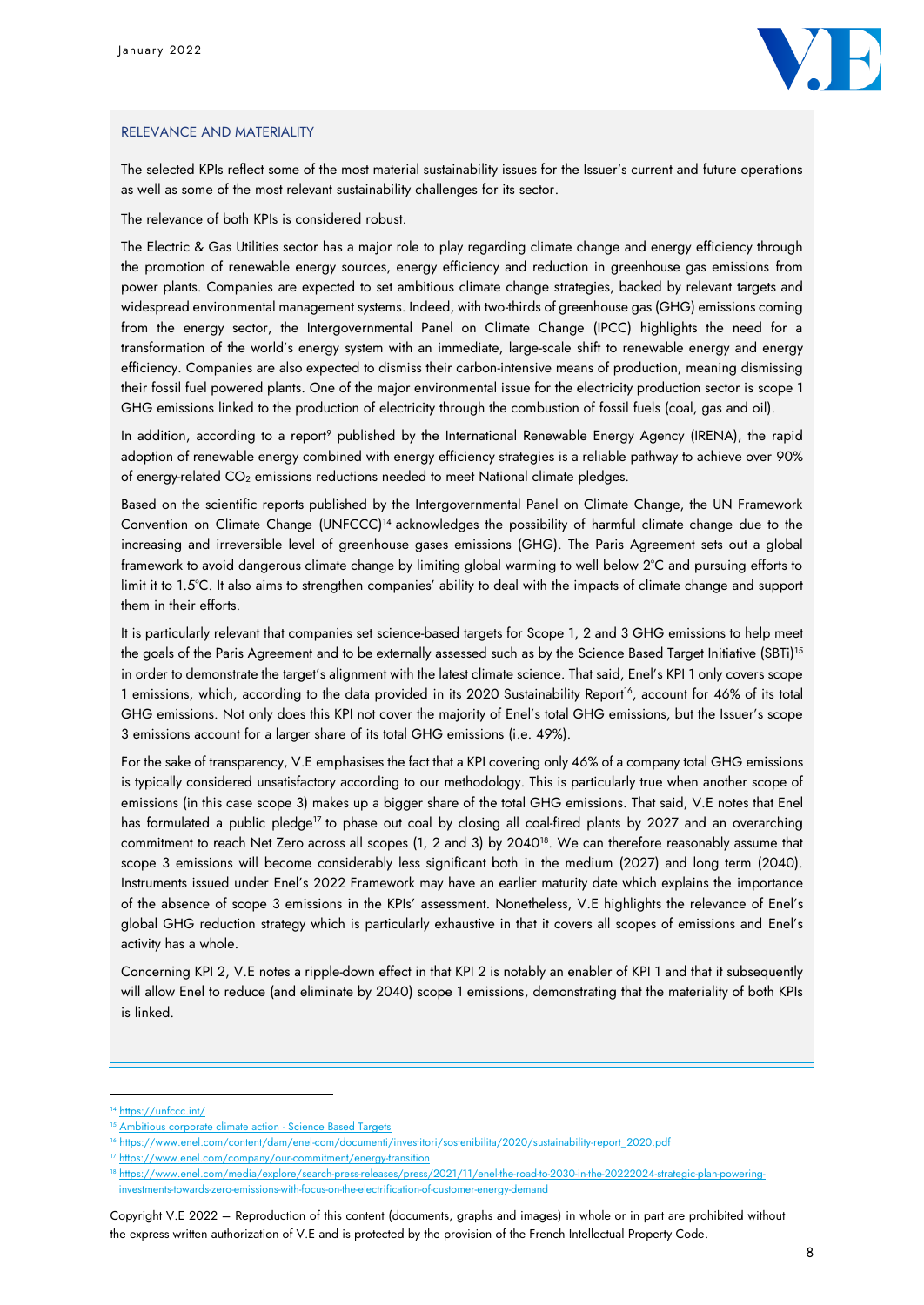

In addition it is important to highlight that the ultimate 100% renewable installed capacity will, by definition, only cover Enel's activity linked to electricity generation – it will not cover its activity linked to its gas retail business (i.e. end consumers of the purchased gas make up approximately 45% of Enel's scope 3 emissions<sup>19</sup>, meaning approximately 1/4 of Enel's total GHG emissions). However, we value the fact that the aim to reach 100% of renewable installed capacity (specifically renewable installed capacity/total installed capacity as a %) demonstrates an ambitious long-term green transition for Enel.

Of note, Enel annually conducts a materiality analysis crossing the company and its stakeholder's priorities', which is disclosed in its Sustainability Reports. The 2020 materiality matrix has identified decarbonization of the energy mix as one of the main environmental priority for the Issuer and its stakeholders. In addition, the main objectives of Enel's decarbonisation plan will be achieved through (i) an acceleration of renewables development and (ii) the progressive decommissioning of coal-fired plants, which are both appropriately reflected by the two selected KPIs.

#### BEST PRACTICES

- $\Rightarrow$  The KPIs calculation methodology is consistent and the Issuer commits to conducting a post-issuance review (which will be made available to bondholders and lenders) in case of material changes to the KPIs' coverage, calculation methodology, and in particular the SPT calibration.
- $\Rightarrow$  The KPIs were previously disclosed and have historical externally verified KPI values covering at least the previous 3 years.
- $\Rightarrow$  The KPIs definition relies on external references allowing their benchmark.

<sup>&</sup>lt;sup>19</sup> [https://www.enel.com/content/dam/enel-com/documenti/investitori/sostenibilita/2020/sustainability-report\\_2020.pdf](https://www.enel.com/content/dam/enel-com/documenti/investitori/sostenibilita/2020/sustainability-report_2020.pdf) p.339

Copyright V.E 2022 – Reproduction of this content (documents, graphs and images) in whole or in part are prohibited without the express written authorization of V.E and is protected by the provision of the French Intellectual Property Code.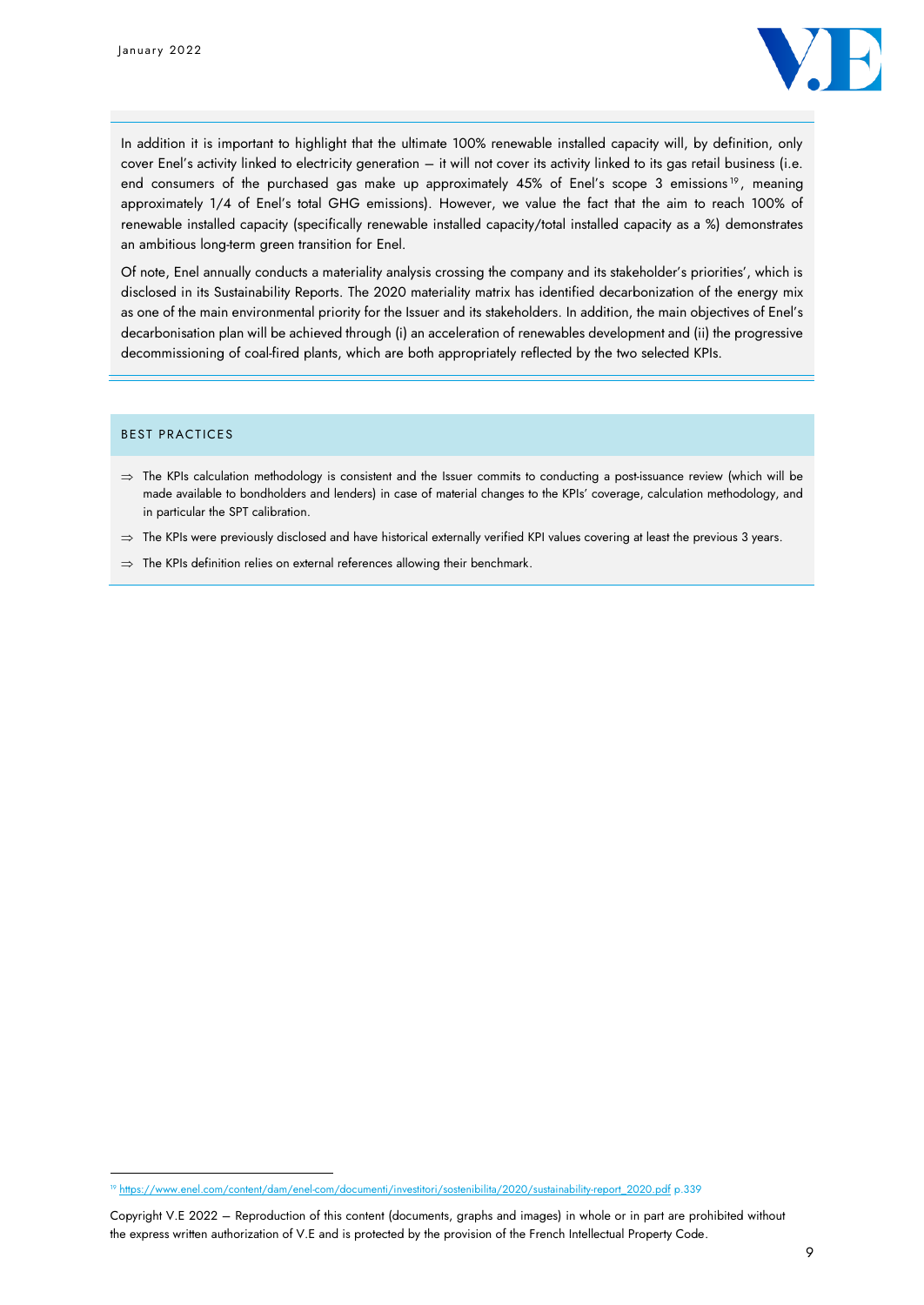

## SDG CONTRIBUTION

The selected KPIs are likely to contribute to two of the United Nations' Sustainable Development Goals ("SDGs"), namely:

| <b>KPI</b>                                                                     | <b>SDG</b>                              | <b>SDG TARGETS</b>                                                                                                                |
|--------------------------------------------------------------------------------|-----------------------------------------|-----------------------------------------------------------------------------------------------------------------------------------|
| <b>DIRECT</b><br><b>GREENHOUSE GAS</b><br><b>EMISSIONS AMOUNT</b><br>(SCOPE 1) | <b>13 GLIMATE</b>                       | Assets are likely to contribute to SDG 13 which consists in adopting<br>urgent measures to combat climate change and its effects. |
| &<br><b>RENEWABLE</b><br><b>INSTALLED</b><br><b>CAPACITY</b><br>PERCENTAGE     | AFFORDARI F AND-<br><b>CLEAN ENERGY</b> | 7.2. Increase substantially the share of renewable energy in the global<br>energy mix.                                            |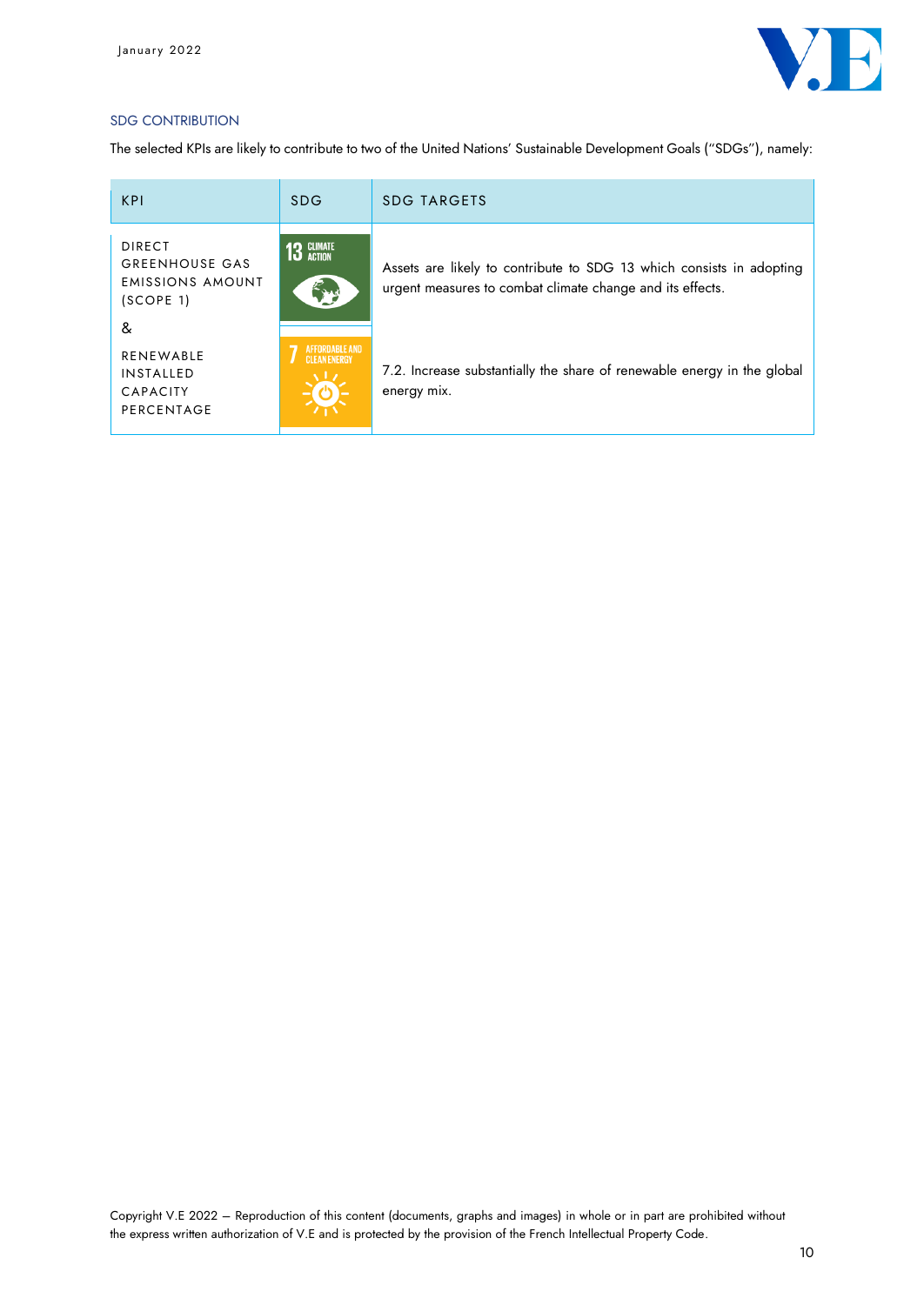## Calibration of Sustainability Performance Targets (SPTs)



AMBITION

### KPI 1: DIRECT GREENHOUSE GAS EMISSIONS AMOUNT (SCOPE 1)

By using the percentage of direct GHG emissions reduction over the years, the data set should fairly reflect positive or negative KPI's trend of the Issuer's commitment to fight climate change, thus enabling the investors to make an appropriate assessment of the overall environmental performance.

Table 2 – Direct GHG emissions (measured in grams per kWh)

|                                 | <b>REPORTED DATA</b> |               |                    |                                             |      |      |          | <b>FORECAST</b> |            |       |                     |  |  |
|---------------------------------|----------------------|---------------|--------------------|---------------------------------------------|------|------|----------|-----------------|------------|-------|---------------------|--|--|
|                                 |                      |               |                    |                                             |      |      |          |                 | OBJECTIVES |       |                     |  |  |
| Scope 1                         | 2015                 | 2016          | 2017<br>(Baseline) | 2018                                        | 2019 | 2020 | $2021**$ | 2023*           | 2024*      | 2030* | 2040*               |  |  |
| <b>GHG</b><br>emissions         | 409                  | 395           | 414                | 369                                         | 298  | 214  | 219      | 148             | 140        | 82    | $\mathsf{O}\xspace$ |  |  |
| Annual<br>variation<br>$(\%)$   | N/A                  | $-3.4%$       | $+4.8%$            | $-10.9%$<br>$-19.2%$<br>$-28.2%$<br>$+2.3%$ |      |      |          | N/A             |            |       |                     |  |  |
| Average<br>annual               |                      |               |                    |                                             |      |      |          | $-10.34%$       |            |       |                     |  |  |
| variation<br>$(\%)$             | N/A                  |               |                    | $-14.72%$                                   |      |      |          | $\approx$ -54%  |            |       |                     |  |  |
|                                 |                      | $-45%$<br>N/A |                    |                                             |      | N/A  |          |                 |            |       |                     |  |  |
| Expected<br>variation<br>$(\%)$ |                      | N/A           |                    |                                             |      |      |          | $-80%$          |            | N/A   |                     |  |  |
|                                 |                      | N/A           |                    | $-100%$                                     |      |      |          |                 |            |       |                     |  |  |

\*Trigger event

\*\*Expected performance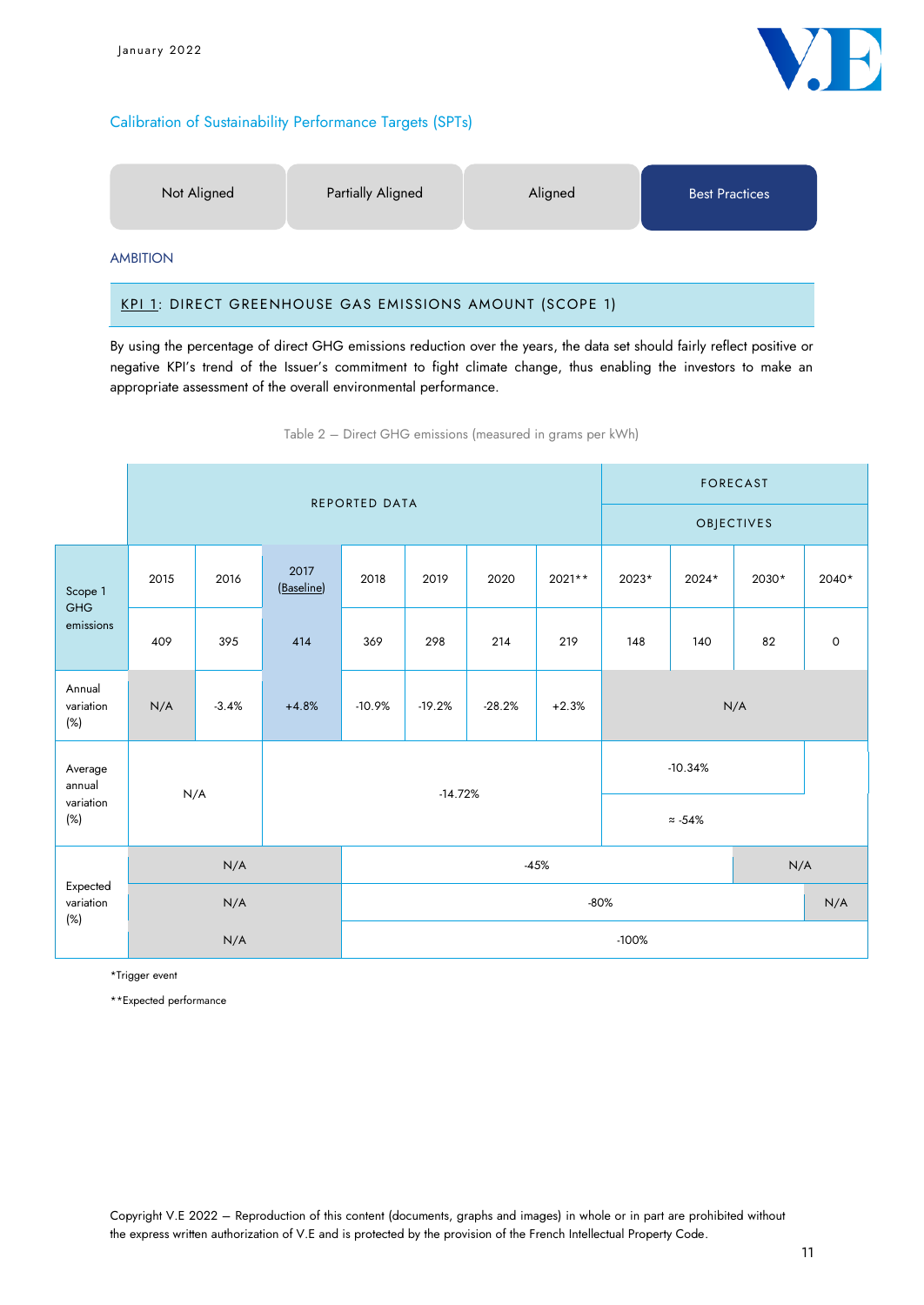

Based on several points of comparison, V.E considers that Enel's targets demonstrate an advanced<sup>20</sup> level of ambition.

The timeline, baseline and trigger events are clearly disclosed and the Issuer has set relevant intermediary targets allowing sufficient visibility on the KPIs' performance.

#### Business-as-usual Trajectory Benchmark Analysis

The SPTs demonstrate a material improvement compared to the company's Business as Usual (BaU).

The objective is to reach an 80% CO<sub>2</sub>eq emissions reduction per kWh by 2030, compared to a 2017 baseline, to reach 100% reduction in 2040. This means decreasing CO<sub>2</sub>eq emissions from 414 g/kWh reported in 2017 to 82g/kWh in 2030. To reach this target, Enel plans to reduce by 62.5% its scope 1 CO<sub>2</sub>eq emissions between 2021 and 2030. The Issuer has set two intermediary targets demonstrating a CO<sub>2</sub> emissions reduction for 2023 and 2024 of reaching a scope 1 carbon intensity of 148g CO2eq/kWh and 140g C02eq/kWh respectively, meaning a decrease of 32.4% and 36% respectively compared to 2021.

In addition, the Issuer has provided historical data showing that, between its baseline year (2017) and 2021, Enel's scope 1 carbon intensity experienced a significant annual reduction rate of -14.72%. V.E's analysis shows that the average annual variation from 2021 until 2030 is of -10.34%, which is lower than the decrease rate observed prior to 2021 and after 2017. However, V.E believes this can reasonably be attributed to the fact that Enel had previously already drastically decreased its scope 1 emissions, making it more challenging to keep up the reduction pace. Also, and most importantly, the average annual reduction rate will be of approximately -54% between 2021 and 2040 (when Enel is expected to have fully decarbonised), which we consider demonstrating a high level of ambition.

#### Sector Peers Benchmark

The SPTs demonstrate an advanced level of ambition compared to sector peer's performance.

Of note, it has been challenging for V.E to compare Enel to sector peers, in that a lot of the publicly available data cannot easily be normalised in a way that would allow V.E to accurately assess it against Enel's targets. For instance, competitor Iberdrola commits to reducing absolute scope 1, 2 and 3 GHG emissions by 20% by 2030 from a 2017 baseline, reducing its emissions intensity to 50gCO2/kWh by 2030<sup>21</sup>. It is unlikely that this threshold refers to scope 1 emissions alone, making it difficult to benchmark it against Enel's objective. Similarly, Energias de Portugal (EDP) aims to reduce scope 1 & 2 emissions intensity to reach 100gCO<sub>2</sub>/kWh by 2025<sup>22</sup> which is V.E does not consider to be fully comparable data.

However, according to V.E's research team, scope 2 GHG emissions do not represent a significant share of total GHG emissions for gas and utilities companies, compared to scope 1&3 emissions (this is further confirmed by Enel's externally audited 2020 breakdown which indicates that scope 2 GHG emissions account for only 5% of the Issuer's total GHG emissions). Enel aims to achieve a carbon intensity of 140gCO<sub>2</sub>/kWh by 2024. Based on the compound annual growth rate detailed in the table above, by 2025 that scope of intensity can reasonably be expected to equal 125.5gCO<sub>2</sub>eq/kWh, which appears to be 25% less ambitious than EDP's targets. On the other hand, Engie has committed to reducing its direct emissions by 85% by 2050 compared to a 2015 baseline<sup>23</sup>, which appears to be less ambitious than Enel's target to reach Net Zero ten years by 2040. In terms of full decarbonisation, Iberdrola seeks to achieve it by 2050 and EDP by 2030.

#### Official International Targets and Scenarios Benchmark Analysis

The SPTs demonstrate an advanced level of ambition compared to sector standards.

Enel's 2030 scope 1 carbon intensity target of 82gCO<sub>2</sub>/kWh has been approved by the Science Based Target Initiative (SBTi) as being in line with the 1.5°C pathway trajectory, being the highest level of SBTi's assessment scale. For information, SBTi will only be accepting target pledges aligning with a 1.5°C scenario starting from July 2022, meaning that Enel is ahead of the curve.

<sup>20</sup> V.E scale of assessment: Weak / Limited / Robust / Advanced

<sup>&</sup>lt;sup>21</sup> https://www.iberdrola.com/sustainability

<sup>22</sup> https://www.edp.com/sites/default/files/2021-04/Sustainability%20Report%20EDP%202020\_1.pdf

<sup>&</sup>lt;sup>23</sup> https://www.engie.com/en/analysts/environment/reduction-of-ghg-emissions

Copyright V.E 2022 – Reproduction of this content (documents, graphs and images) in whole or in part are prohibited without the express written authorization of V.E and is protected by the provision of the French Intellectual Property Code.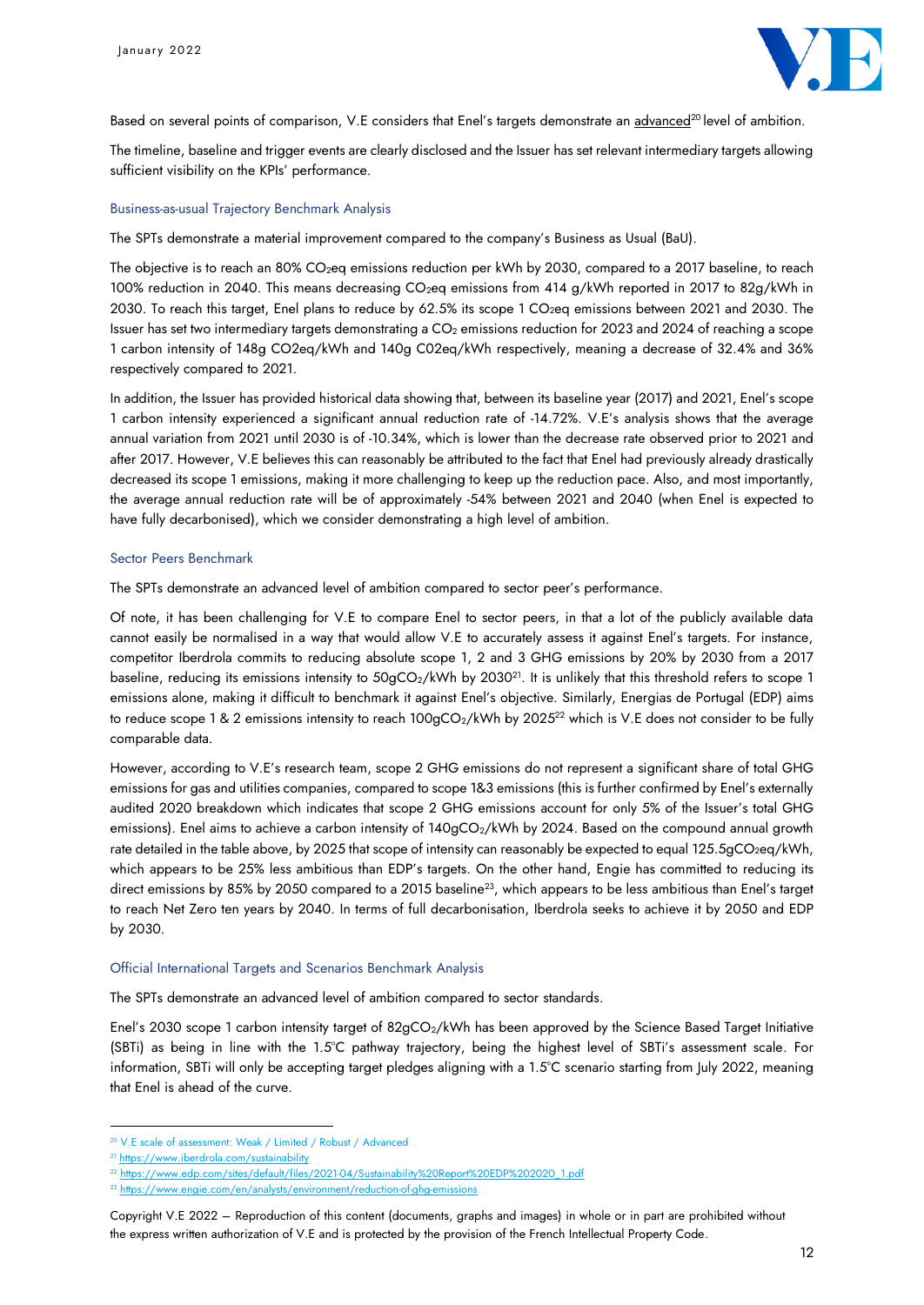

The validation of Enel's 2030 SPT by the SBTi contributes to the level of assurance regarding its ambition. The Issuer has communicated that it will seek SBTi certification for its net zero targets across all scopes (aligned with the 1.5°C scenario) as soon as it is practicable for Enel.

#### MEANS FOR ACHIEVEMENT

The means for achieving the SPTs are disclosed and are considered credible.

The SPTs will be achieved through two main measures:

- Decarbonisation: Enel is planning to increase the Group's renewable capacity, while progressively replacing its conventional generation fleet and supporting Enel's target to fully decarbonise its technology mix by 2040. More specifically, EUR 17.2bn will be invested in renewables (through its Ownership Business Model in the 2022-2024 period), with EUR 15.9bn addressing growth of capacity, which is set to increase by a consolidated 17 GW by 2024, reaching around 77 GW (including 2 GW of battery storage) of total consolidated capacity. In addition, through its Stewardship Business Model and over the 2022-2024 period, the renewable capacity managed by Enel is expected to (reach around 8 GW in 2024 (unconsolidated). Moreover, by 2027 Enel is expected to exit from coal-based generation.
- Electrification: Enel is planning to invest ~ EUR 3.4bn in the electrification of consumption, through its Ownership Business Model in the 2022-2024 period. To that, cumulated capex for EUR 1.1bn (56% of EUR 2 bn of Enel's direct contribution) will be mobilised by Enel through its Stewardship Business Model. The capex related to the Stewardship Business Model will address "new" services such as: charging points for electric mobility, demand response, electricity storage and electric bus services.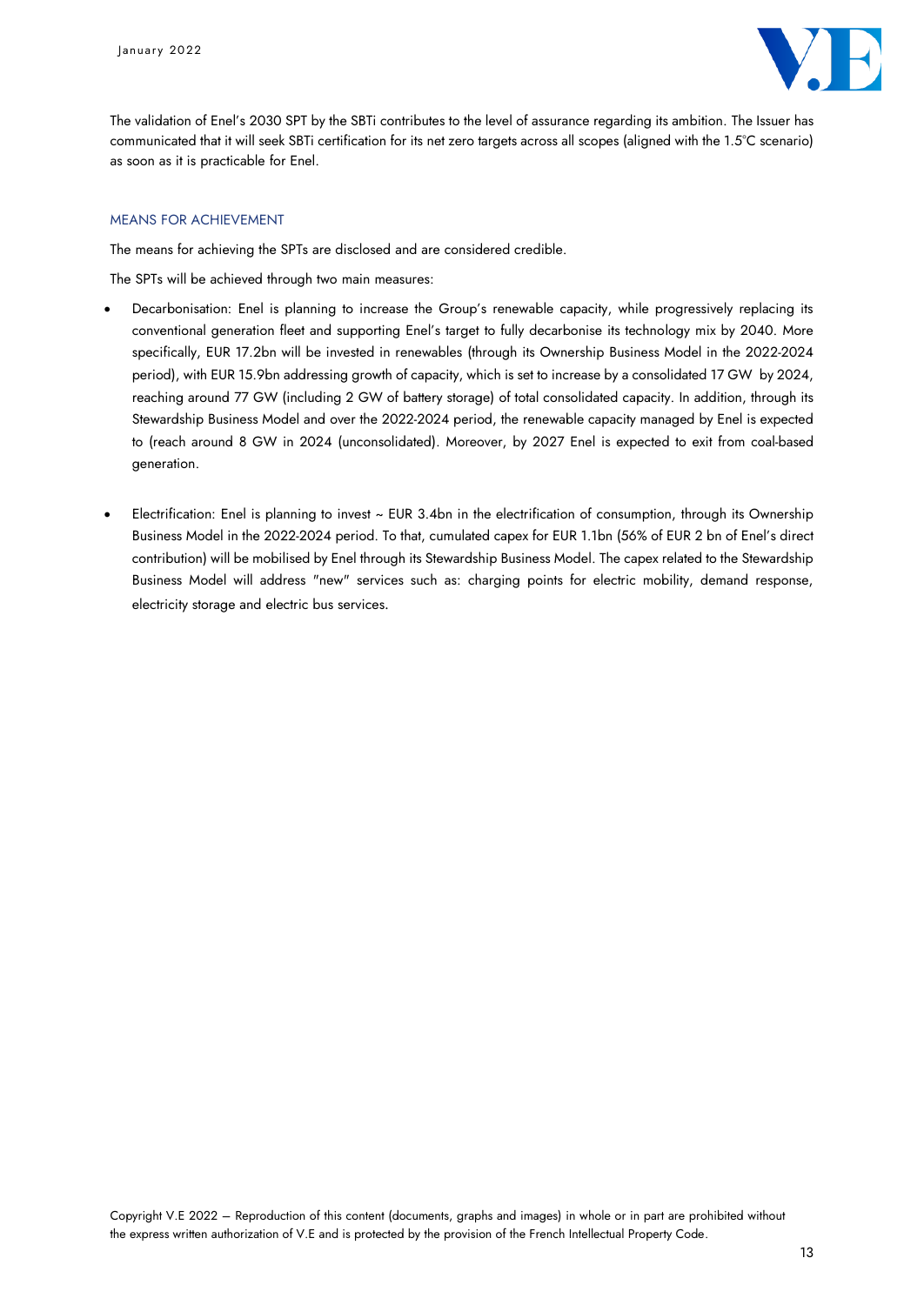

#### KPI 2: RENEWABLE INSTALLED CAPACITY PERCENTAGE

By using the percentage of renewable installed capacity in relation to total installed capacity over the years, the data set should fairly reflect positive or negative KPI's trend of the Issuer's commitment to fight climate change, thus enabling the investors to make an appropriate assessment of the overall environmental performance.

Table 3 – Enel's percentage of renewable installed capacity (%)

|                                   | REPORTED DATA |        |        |        |         |      |         |        |         | <b>FORECAST</b> |       |       |
|-----------------------------------|---------------|--------|--------|--------|---------|------|---------|--------|---------|-----------------|-------|-------|
|                                   |               |        |        |        |         |      |         |        |         | OBJECTIVES      |       |       |
| KPI                               | 2015          | 2016   | 2017   | 2018   | 2019    | 2020 | 2021**  | 2022*  | 2023*   | 2024*           | 2030* | 2040* |
|                                   | 41.3%         | 43.4%  | 45.1%  | 45.8%  | 50%     | 54%  | 58%     | 60%    | 65%     | 66%             | 80%   | 100%  |
| Annual<br>variation<br>(% points) |               | $+2.1$ | $+1.7$ | $+0.7$ | $+4.2$  | $+4$ | $+7.4$  | $+3.4$ | $+8.33$ | $+1.5$          | N/A   | N/A   |
| Average<br>annual                 |               |        |        |        |         |      |         |        | $+4.4$  |                 |       |       |
| variation                         |               |        |        |        | $+5.82$ |      |         |        | $+3.64$ |                 |       |       |
|                                   | (% points)    |        |        |        |         |      | $+2.91$ |        |         |                 |       |       |

\*Trigger event

\*\*Expected performance

Based on several points of comparison, V.E considers that Enel's targets demonstrate an advanced<sup>24</sup> level of ambition.

The timeline, baseline and trigger events are clearly disclosed and the Issuer has set relevant intermediary targets allowing sufficient visibility on the KPIs' performance.

#### Business-as-usual Trajectory Benchmark Analysis

The SPTs demonstrate a material improvement compared to the company's Business as Usual (BaU).

The objective is to reach 80%% of total installed capacity from renewables by the end of 2030 and 100% by the end of 2040. This means tripling the consolidated renewable capacity by 2030 (129 GW of which 210 GW renewables and 9 GW battery storage) compared to 2019 (42 GW). Despite a slower year-on-year reduction rate from 2021 onwards compared to the past performance, the increase is ultimately an enabler for KPI 1, which aims to reach full decarbonisation by 2040. Therefore V.E considers the Issuer's SPTs to represent a consistent and material improvement compared to the company's Business as Usual.

<sup>24</sup> V.E scale of assessment: Weak / Limited / Robust / Advanced

Copyright V.E 2022 – Reproduction of this content (documents, graphs and images) in whole or in part are prohibited without the express written authorization of V.E and is protected by the provision of the French Intellectual Property Code.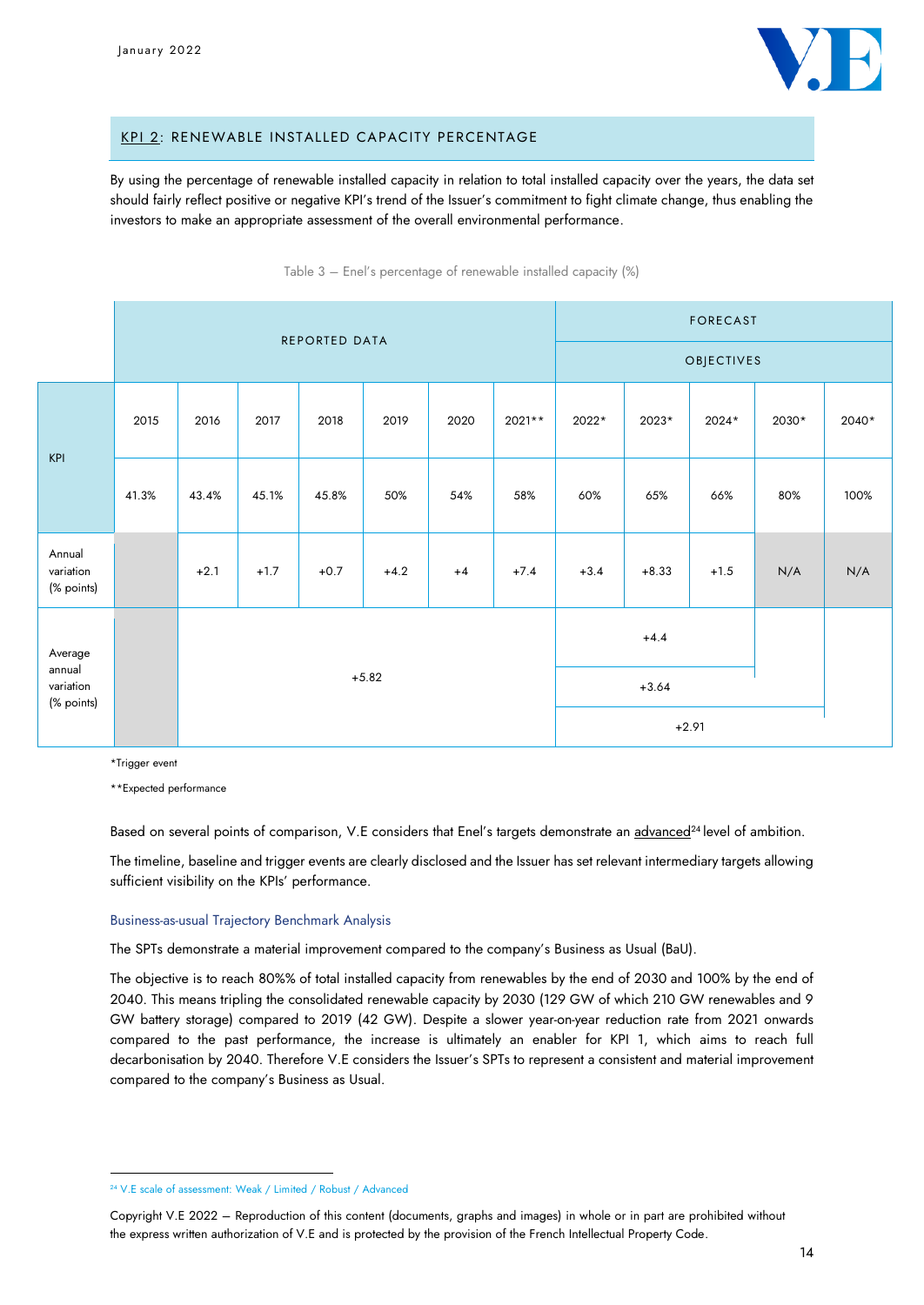

#### Sector Peers Benchmark

The SPTs demonstrate an advanced level of ambition compared to sector peer's performance.

Enel's SPT appears to be consistent with the performers of European Electric and Gas Utility sector.

Enel communicated that the 2024 objective represents an increase of over 34% in renewable net efficient installed capacity compared to 2021, from a renewable capacity of ~50 GW in 2021 to ~67 GW capacity in 2024 (+ ~17GW). This complementary data appears to be the only information allowing V.E to benchmark Enel against its peers.

Iberdrola commits to reaching 60 GW renewable installed capacity by 2025 and 95 GW by 2030. However, this does not allow us to capture a comprehensive glimpse of the ambition of such an objective, considering that the added value of Enel's KPI is that it considers renewable installed capacity/total installed capacity as a % rather than an absolute increase in renewables capacity in GW. The latter would not necessarily demonstrate an impact on coal and fossil fuelbased generation. EDP's renewable installed capacity in 2020 was of 79% and the company has pledged to reach 100% by 2030<sup>25</sup>, which appears to be more ambitious than Enel's objective and among the most ambitious of the sector as a whole. Very few companies have a renewable installed capacity target directly linked to a reduction of fossil fuel-based electricity generation, which V.E finds to be more ambitious than absolute increases in renewable GW capacity.

#### Official International Targets and Scenarios Benchmark Analysis

The SPTs demonstrate an advanced level of ambition compared to sector standards.

IRENA estimates that in order to meet the objectives of the Paris Climate Agreement, the share of renewable energy in the power sector would need to increase from 25% in 2017 to 86% in 2050. According to the International Energy Agency (IEA), renewable power capacity is set to expand by 50% between 2019 and 2024, led by solar PV<sup>26</sup>. The IEA reports that, overall, the share of renewables in worldwide power generation is expected to increase from 26% in 2019 to 30% in 2024<sup>27</sup> (five-year period). Enel reports an expected increase to 65% of its power generation from renewables in 2023, which is higher than the IEA's expectations. Of note, the evolution in Enel's expected power generation from renewables would represent an increase of around 50% from 2020 to 2023.

It should be noted that in order to evaluate whether the target set by Enel is consistent with the above-mentioned targets, V.E had to rely on complementary data, notably its renewable generation production estimates as the selected KPI itself did not enable an appropriate comparison.

#### MEANS FOR ACHIEVEMENT

*Measures disclosed for KPI 1 apply for KPI 2. Please refer to the KPI 1 analysis on p.13.*

#### BEST MARKET PRACTICES

- $\Rightarrow$  The SPTs demonstrate an overall advanced level of ambition.
- $\Rightarrow$  The timeline, baseline and trigger events are clearly disclosed and the Issuer has set relevant intermediary targets allowing sufficient visibility on the KPIs' performance.
- $\Rightarrow$  The means for achieving the SPT(s) are disclosed as well as their respective contribution in quantitative terms to the SPTs.

<sup>25</sup> [https://www.edp.com/sites/default/files/2021-04/Sustainability%20Report%20EDP%202020\\_1.pdf](https://www.edp.com/sites/default/files/2021-04/Sustainability%20Report%20EDP%202020_1.pdf) p.76

<sup>26</sup> <https://www.iea.org/reports/renewables-2019>

<sup>27</sup> <https://www.iea.org/news/global-solar-pv-market-set-for-spectacular-growth-over-next-5-years>

Copyright V.E 2022 – Reproduction of this content (documents, graphs and images) in whole or in part are prohibited without the express written authorization of V.E and is protected by the provision of the French Intellectual Property Code.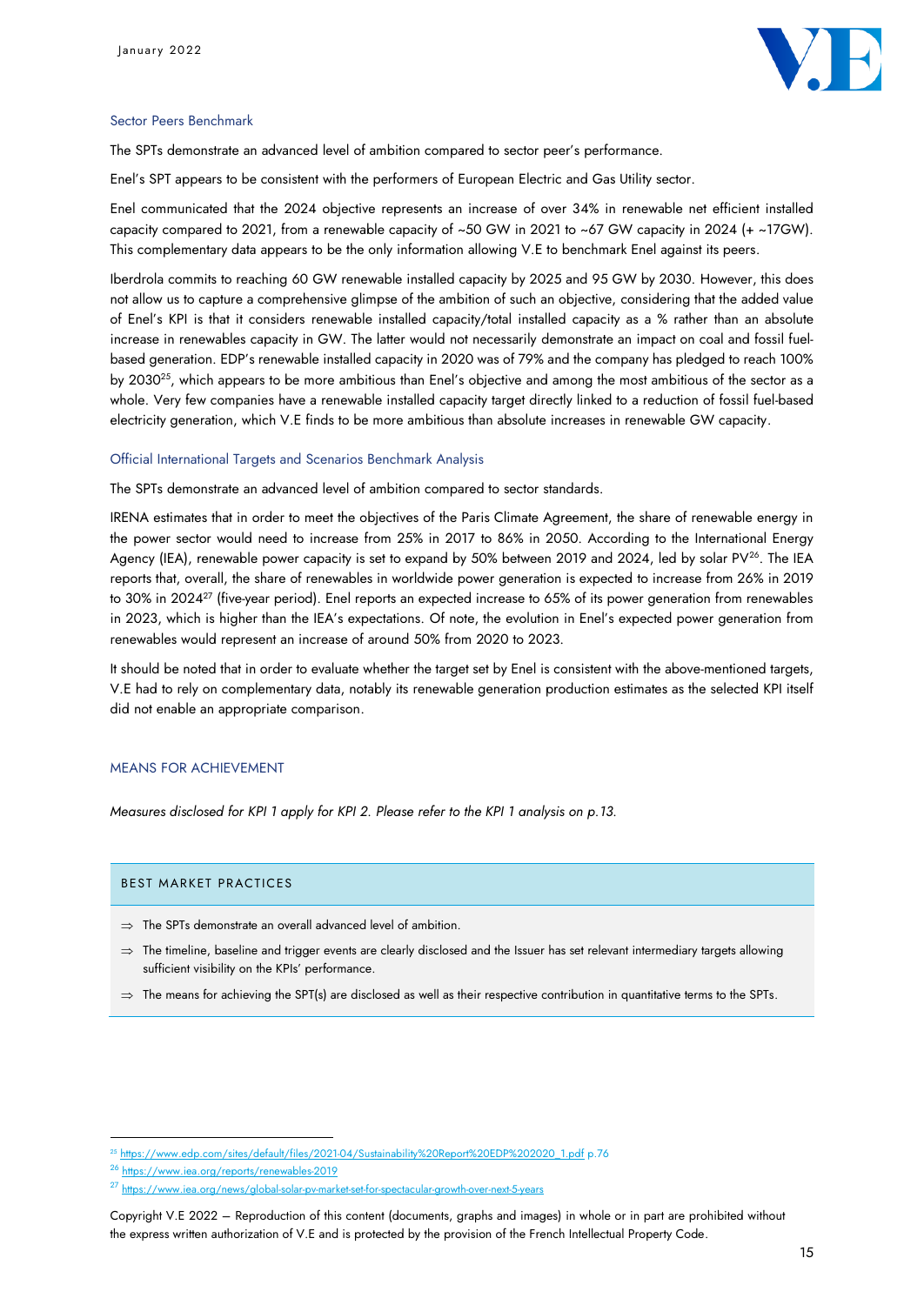

## Instrument Characteristics

| Not Aligned | <b>Partially Aligned</b> | <b>Aligned</b> | Best Practices* |
|-------------|--------------------------|----------------|-----------------|
|             |                          |                |                 |

- The potential variation of the Instrument's financial characteristics depending on whether the selected KPIs would reach (or not) the predefined SPTs is clearly defined in this SPO.
- It is disclosed to investors in the relevant documentation of the specific transaction.

The Instruments covered by the Framework are Sustainability-Linked bonds, Sustainability-Linked Loans, SDG Commercial Paper Programs, Sustainability-Linked Foreign Exchange Derivatives, Sustainability-Linked Rates Derivatives and Sustainability-Linked Guarantees.

Enel confirms that the Instruments (aside from SDG Commercial Paper Programs) issued under this Framework will be subject to variations in their financial characteristics depending on the achievement of the defined trigger events.

Sustainability-Linked Bonds and Sustainability-Linked Loans: a step-up margin will be specified in the relevant documentation of the specific transaction triggering an increase in the interest rate applicable to interest periods following such reference date. Although this Framework defines several KPIs and SPTs, the choice of KPI(s) and SPT(s) for a given transaction will be specified in the relevant documentation.

In addition, if the SPTs are achieved as of the reference date (i.e. being the date on which the relevant target should be achieved), it might trigger a step-down margin provisions (identified in the contractual documentation) for certain Sustainability-Linked Loans.

Sustainability-Linked Foreign Exchange Derivatives, Sustainability-Linked Rates Derivatives and for Sustainability-Linked Guarantees: an adjustment to the overall cost of the transaction (also in the form of an additional flow) will derive from the Issuer's transactions according to the performance over the relevant KPI, as applicable and specified in the relevant documentation of the specific transaction (e.g., Derivative's bilateral confirmation and FX's bilateral agreement). It is worth noting that the bilateral FX sustainable frameworks signed by Enel in 2021 implied a "sustainable premium" (calculated as a number of basis points applied to the sum of the EUR counter values of FX derivatives dealt during the reference period) for the Group – there is no penalty for Enel if they do not achieve the KPI. In the case of Cross Currency Swaps (XCS) with a sustainable feature entered in 2021, the Instruments match all the Bond terms and envisage a reciprocal KPI (aligned with Enel's Sustainability-Linked Finance Framework) mechanism, and whichever counterparty fails to meet its KPI on the reference date (Enel or the bank) faces a malus.

Maturities are aligned with the underlying asset, which, V.E wishes to highlight, are particularly short for FX derivatives (< 1 year).

SDG Commercial Paper Programmes (CPPs): for the sake of transparency and the avoidance of doubt, it should be emphasised that while the documentation includes the company's commitment to achieve SPTs with regard to related KPIs, the achievement or not of these targets will not impact the financial characteristics of the CPPs.

\*V.E considers that, as of today, there is insufficient information and market precedent to appropriately assess the potential best practices regarding the instrument's characteristics' variation. In this sense, the "Aligned" level is currently considered to be the highest level to be achieved by Issuer on this pillar.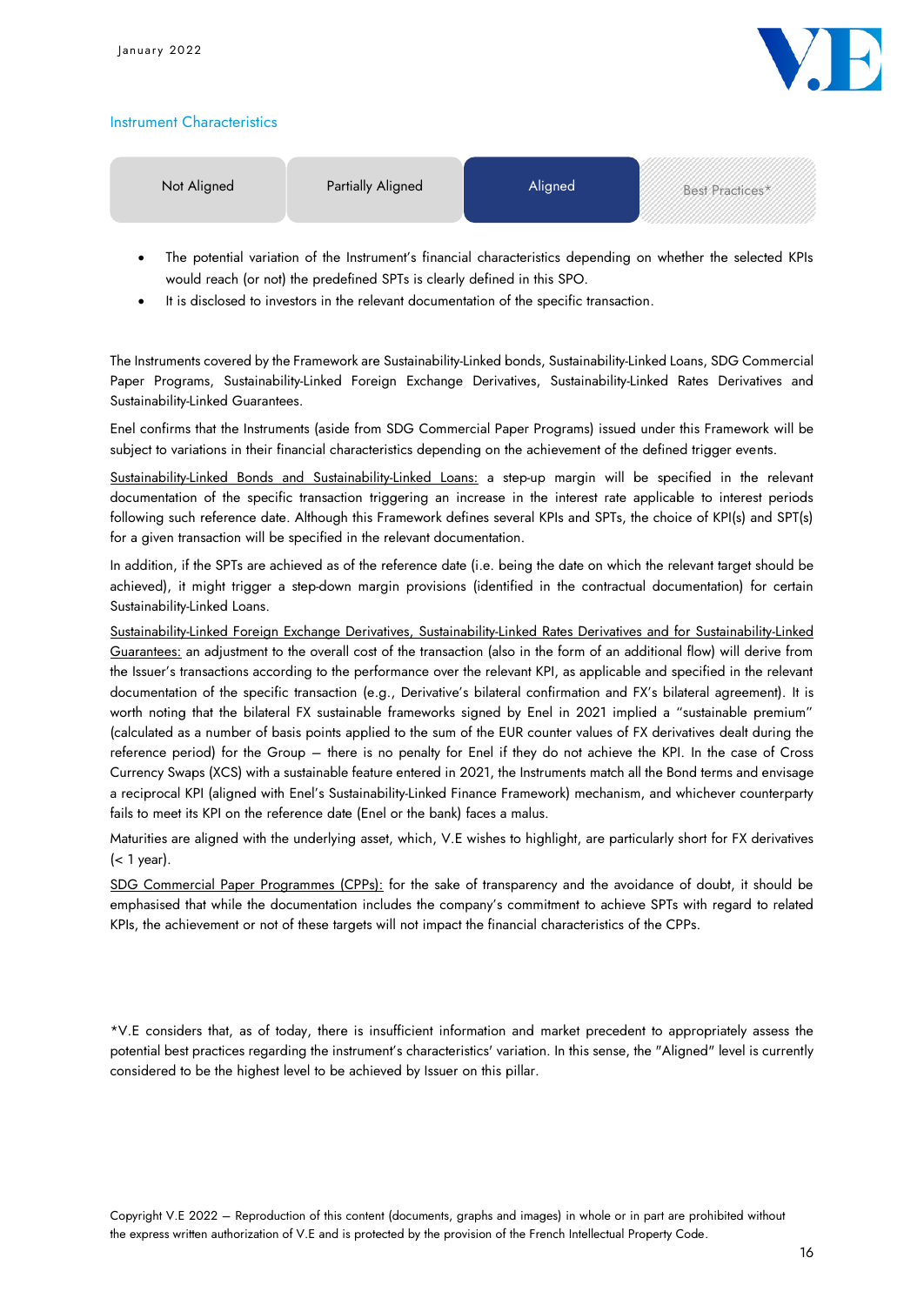## **Reporting**



## EMISSIONS AMOUNT (SCOPE 1)

KPI 1: DIRECT GREENHOUSE GAS

## KPI 2: RENEWABLE INSTALLED CAPACITY PERCENTAGE

#### REPORTING ACCESSIBILITY AND FREQUENCY

The Issuer has committed to disclosing all relevant information in public documentation on its website in its Sustainability Report – Non Financial Statement and/or in its Annual report, as applicable (including information on the performance of the KPIs, information enabling investors to monitor the level of ambition of the SPTs and baselines).

The reporting on the KPIs will be published at least annually until maturity of the Instrument and for any material changes, for the whole period that is relevant for assessing the SPT and related trigger events as disclosed under the relevant financial documentation.

KPI 1 will be reported within its yearly Sustainability Report - Non-Financial Statement and KPI 2 will be reported on its website and in its Annual Reports. Considering the last available public source (1999 Environmental Report), Enel has been monitoring and reporting on both KPIs at least annually since 1999.

### REPORTING SCOPE AND GRANULARITY

The intended scope and granularity of the reporting is clear and exhaustive, covering all the required and recommended elements.

The Issuer's reporting will include, at least, (i) up-to-date information on the performance of the selected KPIs, including baselines where relevant, (ii) a verification assurance report relative to the SPT outlining the performance against the SPTs and the related impact, and timing of such impact, on the Sustainability-Linked instruments' financial and/or structural characteristics, and (iii) any relevant information enabling investors to monitor the progress of the SPTs.

Enel's reporting may include qualitative or quantitative explanation of the contribution of the main factors, including M&A activities, behind the evolution of the performance/KPI on an annual basis, illustration of the positive sustainability impacts of the performance improvement and/or any re-assessments of KPIs and/or restatement of the SPT and/or pro-forma adjustments of baselines or KPI scope, if relevant $^{28}\cdot$ 

In addition, Enel has communicated that it will, on a best effort basis, follow the disclosure guidelines of ICMA's 2020 Climate Transition Finance Handbook. Subsequently, the Issuer will transparently communicate on the following matters: its climate transition strategy and governance, the business model environmental materiality of climate change, its science-based transition approach (including targets and pathways), and its implementation strategy.

Relevant disclosures will be included in the Issuer's annual report, sustainability report, annual reporting, or investor presentation, or any other publicly accessible document for investors.

## REPORTING PROCESS, MONITORING AND CONTROL

The selected KPIs related data is covered by an internal and external verification.

<sup>&</sup>lt;sup>28</sup> For more information on what constitutes a Recalculation Event, please refer to p.7 of this SPO.

Copyright V.E 2022 – Reproduction of this content (documents, graphs and images) in whole or in part are prohibited without the express written authorization of V.E and is protected by the provision of the French Intellectual Property Code.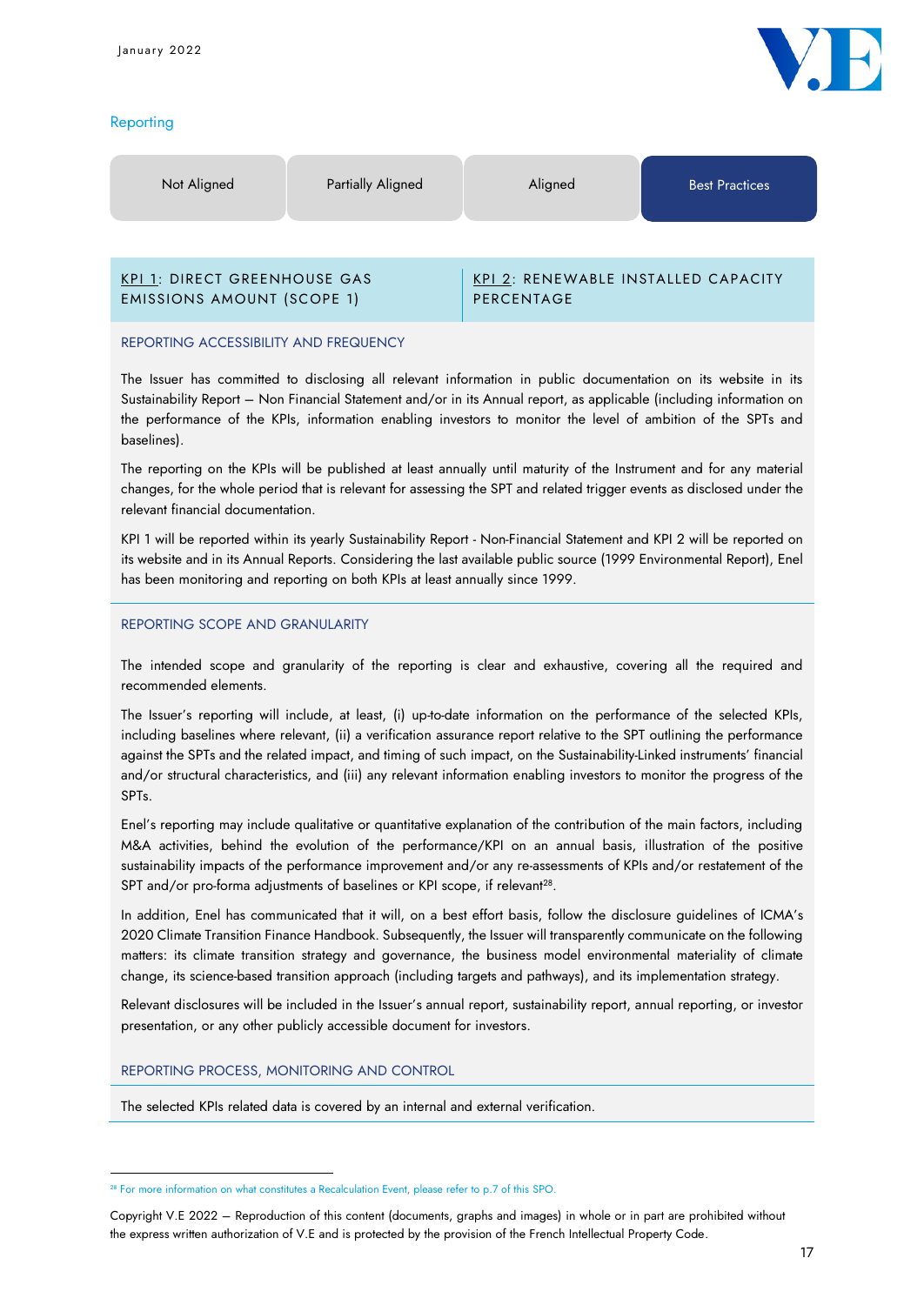

The Issuer reports that  $CO<sub>2</sub>$ eq emissions from electricity generation are collected on an annual basis, and on any occasion of specific investigation campaigns, in "Enel Data on Environment" (E.D.E.N).

For each technology, data are entered in E.D.E.N directly from the organisational levels responsible for the data (plant or country), manually or automatically.

CO2eq emissions, express in Tons, are calculated on the basis of formulas in the "Sustainability Report" sheets of E.D.E.N present for each plant technology and for offices with respect to any Country of presence.

The selected KPI is internally verified through formal controls and consistency assessments and a validation is conducted by the global business lines through an HSQE validation chain.

Enel's annual GHG Inventory, carried out in compliance with the GHG Protocol, is externally verified by DNV-GL Business Assurance Italia S.r.l or such other qualified provider of third-party assurance or attestation services appointed by Enel. In addition, Enel's 2030 SPT has been certified by the SBTi as compliant with the 1.5° scenario.

The Issuer reports that the official source of information for the Net Installed Capacity is the corporate reporting tool "Planning & Reporting Integrated Model" (P.R.I.M.O.), based in Oracle<sup>29</sup> .

The Issuer reports that at legal entity level, the Planning and Control Department receives data from operative lines and uploads it in the P.R.I.M.O tool.

At global business line level, the Planning and Control Department verifies and validates the business KPIs in their own perimeter<sup>30</sup>. Finally, at shareholding structures level, the Planning and Control Department verifies data consistency. Data is updated monthly in management reporting and quarterly in analyst presentations.

The selected KPI is internally verified by the Global Power Generation Planning & Control at global level, which is responsible for the monitoring and control of financial and operational KPIs for the Global Power Generation Business Line.

In addition, two specific assurance reports will be issued at least annually by an external verifier, namely: "Independent Auditors' report on the Statement of Renewable Energy Installed Capacity percentage".

#### BEST MARKET PRACTICES

- $\Rightarrow$  All relevant information is publicly disclosed by the company in public documentation.
- $\Rightarrow$  The reporting on the KPIs will be published annually until maturity of the Instrument and for any material changes, for the whole period that is relevant for assessing the SPT and related trigger events.
- $\Rightarrow$  The intended scope and granularity of the reporting is clear and exhaustive, covering all the required and recommended elements.
- $\Rightarrow$  KPI data undergoes both internal and external verification.

<sup>&</sup>lt;sup>29</sup> Oracle is a computer technology corporation that provides database software technology, cloud engineered systems and enterprise software products, including database management systems.

<sup>30</sup> Here the perimeter refers to all the business activities related to electricity production including production from renewables, thermal and nuclear technologies.

Copyright V.E 2022 – Reproduction of this content (documents, graphs and images) in whole or in part are prohibited without the express written authorization of V.E and is protected by the provision of the French Intellectual Property Code.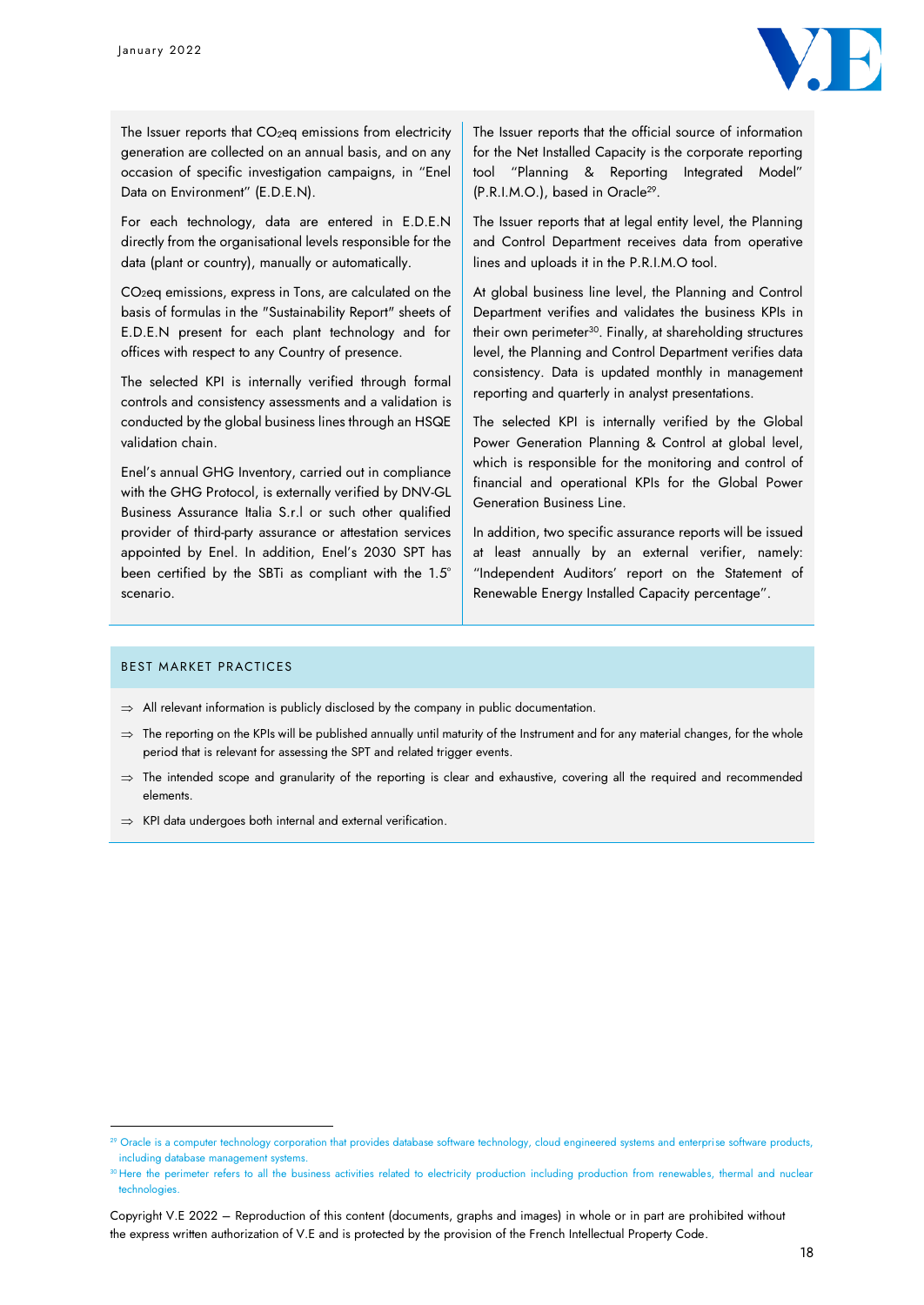

## **Verification**

|  | Not Aligned | <b>Partially Aligned</b> | Aligned | <b>Best Practices</b> |
|--|-------------|--------------------------|---------|-----------------------|
|--|-------------|--------------------------|---------|-----------------------|

- The performance of each KPI against each SPT will be covered by an external verification at least annually and in case of material changes impacting an Instrument's financial characteristics (such as a trigger event) until the maturity of the Instrument.
- The verification assurance report will be publicly available on Enel's website.

## BEST MARKET PRACTICES

 $\Rightarrow$  Verification of the KPI will be conducted until maturity of the Instrument.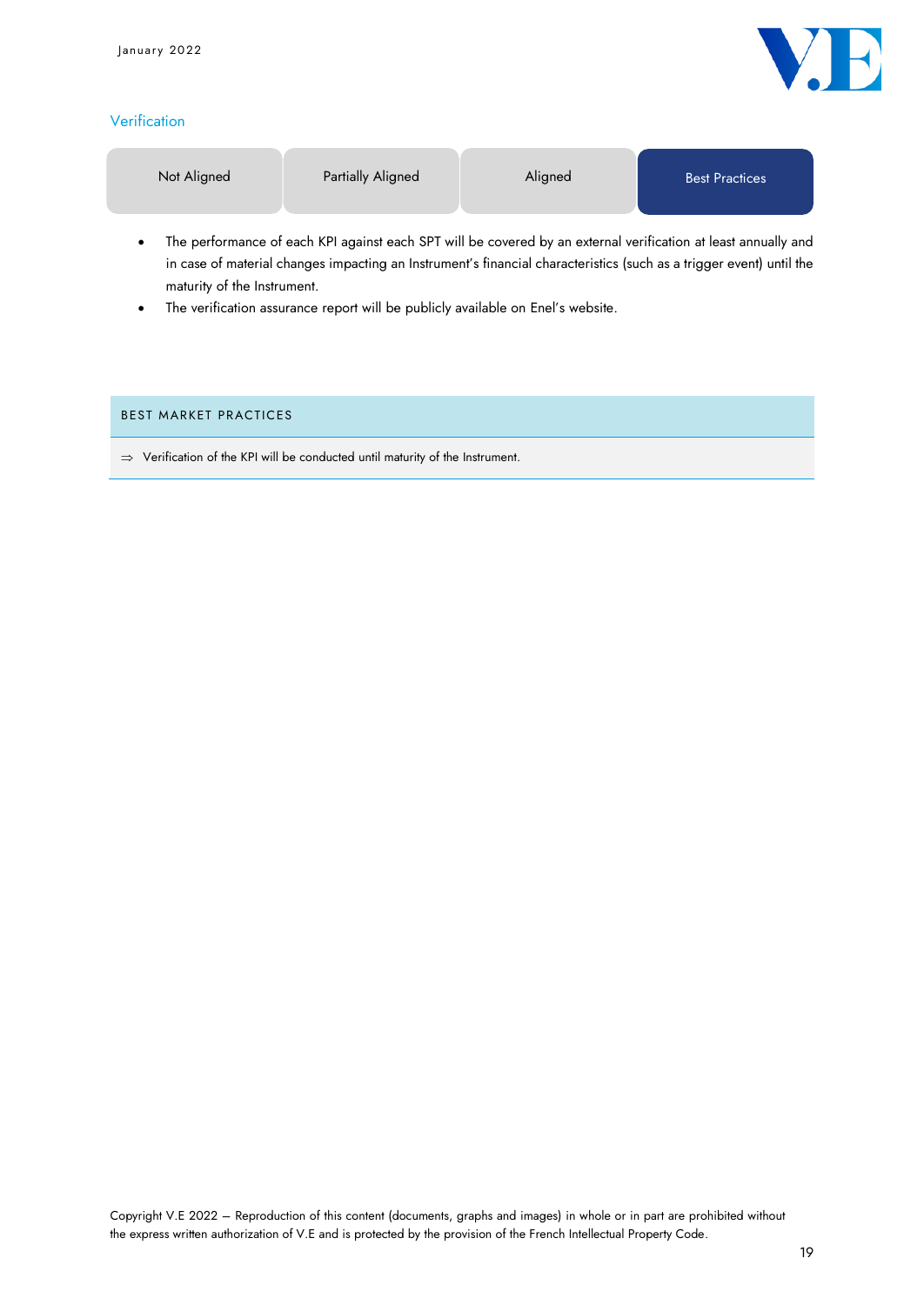

# ISSUER



Enel SpA engages in the generation and distribution of electricity and natural gas. Its power generation is from both thermal and renewable energy resources. The company transports electricity through a network of over 2.2 million kilometres. The company also offers services to enable businesses and communities to leverage integrated technological solutions as well as engages in global trading of integrated portfolios involved in hedging activities to reduce risk and regulate energy supply.

## Level of ESG performance

The Issuer's ESG performance was assessed through a complete process of rating and benchmarking.

As of November 2021, Enel displays an advanced ESG performance, ranking 2<sup>nd</sup> in the European Electric & Gas Utilities sector, which covers 64 companies. Enel's performance is advanced in all three pillars, namely: Environment, Social and Governance.

| <b>DOMAIN</b> | <b>COMMENTS</b>                                                                                                                                                                                                                                                                                                                                                                                                                                                                                                                                                                                               | <b>OPINION</b> |
|---------------|---------------------------------------------------------------------------------------------------------------------------------------------------------------------------------------------------------------------------------------------------------------------------------------------------------------------------------------------------------------------------------------------------------------------------------------------------------------------------------------------------------------------------------------------------------------------------------------------------------------|----------------|
|               | Enel's performance in the Environmental pillar is considered advanced.<br>Enel's environmental strategy is considered exhaustive with several quantified<br>targets and formalised commitments regarding air emissions, greenhouse gas                                                                                                                                                                                                                                                                                                                                                                        | Advanced       |
| Environment   | emissions and renewable energy capacity. Its certified environmental<br>management system shows comprehensive coverage (i.e. 100% of the<br>company's installed capacity is ISO 14001 certified). Enel addresses pollution<br>control and prevention through control audits, risks assessments, trainings and<br>emergency and contingency plans. Regarding biodiversity protection, Enel has                                                                                                                                                                                                                 | Robust         |
|               | implemented exhaustive measures including environmental impact assessments,<br>vegetation and biotope management programmes, bird and fish protection<br>programmes, flood management, water withdrawal management and monitoring<br>and land remediation actions in a majority of relevant sites or operations.                                                                                                                                                                                                                                                                                              | Limited        |
|               | Additionally, indicators on nuclear waste, air emissions related to fossil fuel<br>generation and customer's energy efficiency show a positive trend. The company<br>has received ISO 14001 certification for activities including nuclear generation,<br>radiation protection and nuclear safety activities oversight.                                                                                                                                                                                                                                                                                       | Weak           |
| Social        | Enel's performance in the Social pillar is considered advanced.<br>Enel's performance on human rights domain is advanced. The company<br>dedicates resources to the relocation of populations and consults local,<br>independent and representatives' stakeholders in its operations. Enel has issued<br>a formalised commitment to freedom of association and the right to collective<br>bargaining in its Human Rights policy. The Company reports on training<br>programmes, external and internal audits, and a permanent system in place, with<br>third party audits, to ensure respect of human rights. | Advanced       |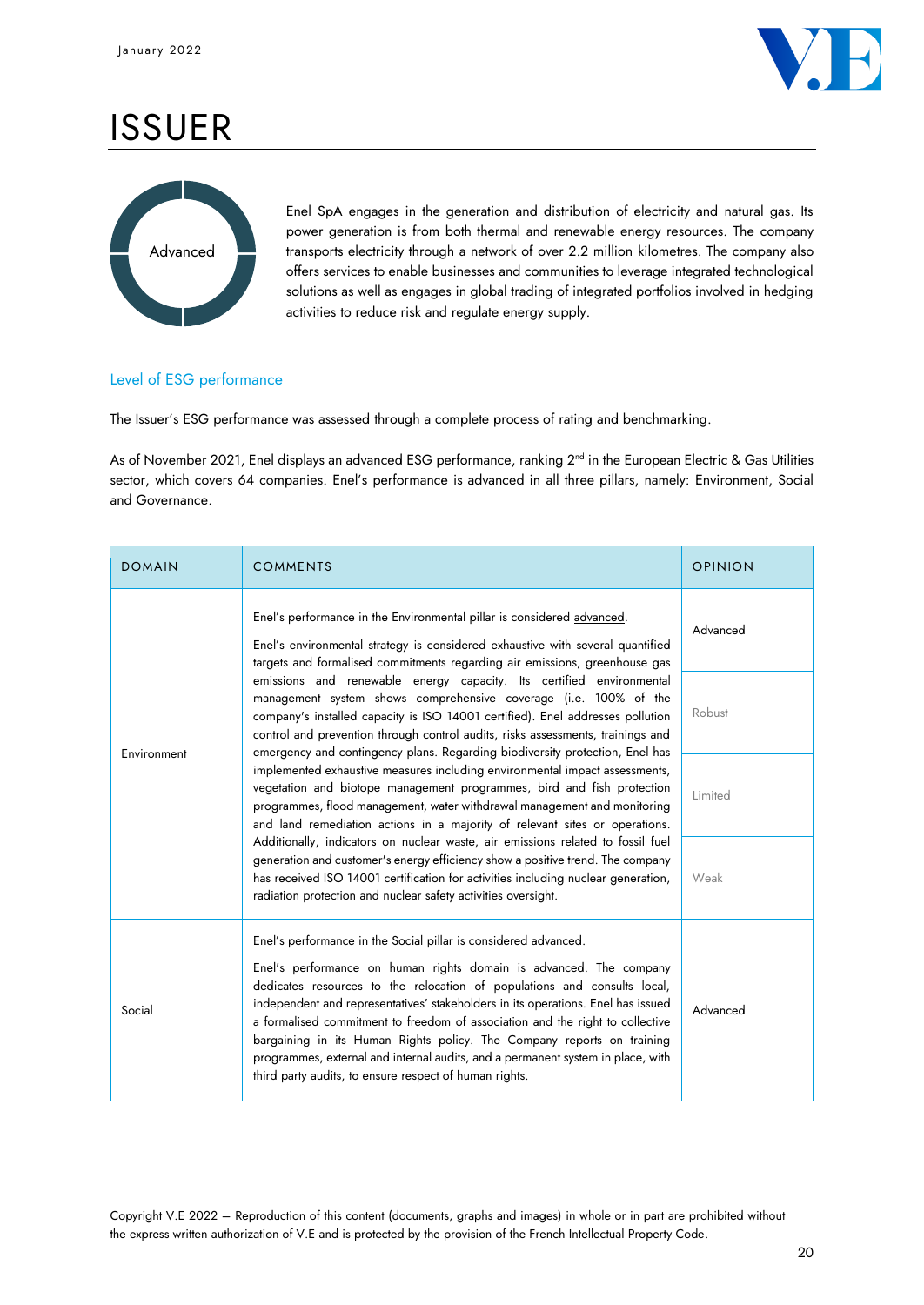

|            | In addition, Enel has quantified targets linked to non-discrimination and diversity<br>related KPIs show improving trends.<br>Enel's performance on human resources is advanced. Enel's collective<br>agreement, health and safety policy and human resources policy cover all<br>relevant issues for the sector. Each Group division has its own Health and Safety<br>management system that complies with the BS OHSAS standard.<br>Safety indicators show positive results for employees and contractors.<br>Additionally, the Issuer reports on extensive measures to manage reorganizations                                                                                                                                                                                                                                                                                                                                                                                                                                                                                                                                                                                                                                                                                                                                                                                                                                                      | Robust          |
|------------|-------------------------------------------------------------------------------------------------------------------------------------------------------------------------------------------------------------------------------------------------------------------------------------------------------------------------------------------------------------------------------------------------------------------------------------------------------------------------------------------------------------------------------------------------------------------------------------------------------------------------------------------------------------------------------------------------------------------------------------------------------------------------------------------------------------------------------------------------------------------------------------------------------------------------------------------------------------------------------------------------------------------------------------------------------------------------------------------------------------------------------------------------------------------------------------------------------------------------------------------------------------------------------------------------------------------------------------------------------------------------------------------------------------------------------------------------------|-----------------|
|            | responsibly.<br>Enel's performance in Community Involvement is advanced. Enel reports on its<br>commitments and measures to promote access to energy and address fuel<br>poverty and related indicators show improving trends. On local social and<br>economic development, Enel implements preventive means such as social<br>impact assessments, to analyse community concerns throughout its operations,<br>and indicators on investment in communities have increased. It also implements<br>capacity-building and infrastructure development programmes and grievance<br>mechanisms. The share of the company's investment in communities to the<br>turnover has increased continually since 2017. Additionally, Enel discloses its<br>taxes paid transparently. Its reporting includes taxes paid in key regions of<br>operation, sales per zone, operating profit per zone, number of employees per<br>zone and ration between tax paid and headline corporate tax rate per zone.<br>Enel's performance in the integration of social issues in the supply chain is<br>advanced. The Issuer has a formalised commitment towards this issue backed up<br>by relevant targets and has extensive measures that include social factors in<br>supply chain management such as risk assessments, supplier questionnaires and<br>training, non-compliance procedure for suppliers, and the integration of social<br>issues in its contractual clauses. | Limited<br>Weak |
|            | Enel's performance in the Governance pillar is considered advanced.<br>During 2020, 16 meetings were held by the board of directors, and the<br>attendance rate reached 100%. All the board committees are 100% independent.<br>Enel respects the one share-one vote principle, and all major items are voted                                                                                                                                                                                                                                                                                                                                                                                                                                                                                                                                                                                                                                                                                                                                                                                                                                                                                                                                                                                                                                                                                                                                         | Advanced        |
| Governance | upon in separate resolutions. Additionally, the internal control system appears to<br>cover all CSR risks, and CSR performance metrics are linked to variable<br>remuneration of executives.<br>Enel's performance in Business Behavior is advanced. Enel disclosed an<br>improvement customer satisfaction index targets and its service continuity index.<br>Internal controls including a confidential reporting system appear to be in place                                                                                                                                                                                                                                                                                                                                                                                                                                                                                                                                                                                                                                                                                                                                                                                                                                                                                                                                                                                                      | Robust          |
|            | to prevent compliance issues. Lastly, Enel reports on its lobbying budget. The<br>Company has a formalised commitment to preventing corruption in its Code of<br>Ethics, Anti-Bribery Policy, Human Rights Policy, and Zero Tolerance of<br>Corruption (ZTC) Plan. It is supported by measures such as anti-competitive<br>practices training programmes, whistleblowing systems and external audits. In<br>2020, Enel reported that 25 corruption cases were internally reported through                                                                                                                                                                                                                                                                                                                                                                                                                                                                                                                                                                                                                                                                                                                                                                                                                                                                                                                                                             | Limited         |
|            | its reporting systems. Out of all the cases, only 2 were reported to have<br>constituted a violation and the Issuer reported transparently on how they were<br>handled. Internal controls including a confidential reporting system are in place<br>to prevent compliance issues and the Company appears on the EU Transparency<br>register.                                                                                                                                                                                                                                                                                                                                                                                                                                                                                                                                                                                                                                                                                                                                                                                                                                                                                                                                                                                                                                                                                                          | Weak            |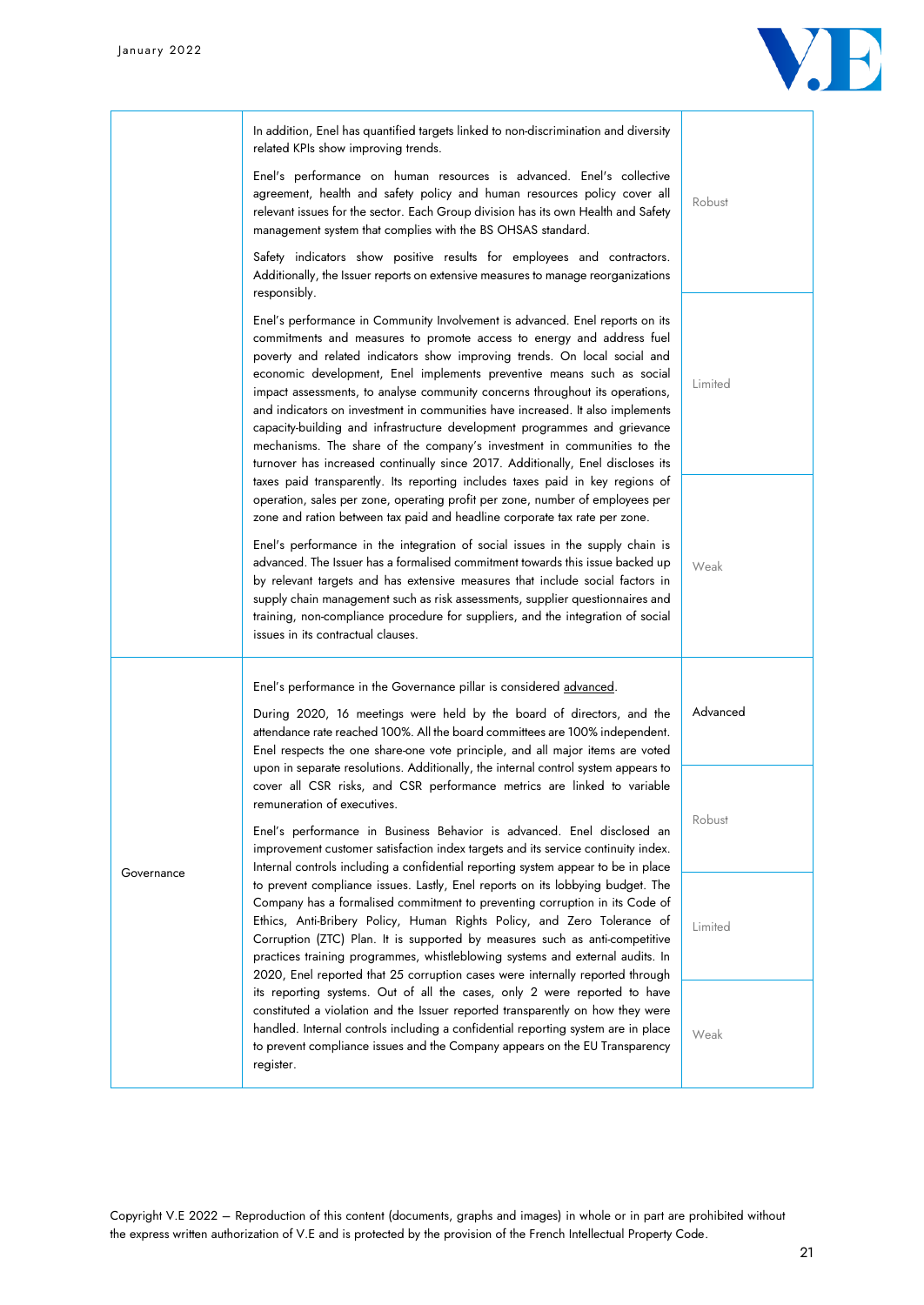

## Management of ESG Controversies

As of December 2021, Enel faces 15 stakeholder-related ESG controversies, linked to three of the six domains we analyse:

- Environment, in the criteria "Pollution Prevention", "Biodiversity Protection", "Air emissions from combustion power plants" and "Local Pollution";
- Community Involvement, in the criterion "Social and Economic Development";
- Business Behaviour, in the criteria of "Responsible Customer Relations", "Integration of Social Factors in the Supply Chain", "Prevention of Corruption" and "Prevention of Anti-Competitive Practices".

<u>Frequency</u>: The frequency of the controversies faced are considered overall "occasional"<sup>31</sup>, below the sector average which is considered "isolated".

Severity: The severity of the cases, based on the analysis of the impact on both the Issuer and its stakeholders, is considered overall "high"<sup>32</sup> , in line with the sector average.

Responsiveness: Enel is considered overall "reactive" <sup>33</sup>, in line with the sector average.

## Involvement in Controversial Activities

As of December 2021, Enel is involved in three of the 17 controversial activities screened under our methodology namely:

- Major involvement in Fossil Fuels Industry<sup>34</sup>: Enel has an estimated turnover from fossil fuels which is between 10% and 20% of total turnover. This turnover is derived from fossil fuel-powered electricity generation.
- Major involvement in Coal: Enel has an estimated turnover from coal which is less than 5% of total turnover. This turnover is derived from coal-powered electricity generation.
- Minor involvement in Nuclear Power: Enel has an estimated turnover from involvement in nuclear power which is less than 5% of total turnover. This turnover is primarily derived from nuclear-powered electricity generation, as well as from services provided to the nuclear power industry.

The Issuer appears to not be involved in any of the other 14 controversial activities screened under our methodology, namely: Alcohol, Animal welfare, Cannabis, Chemicals of concern, Civilian firearms, Gambling, Genetic engineering, High interest rate lending, Human Embryonic Stem Cells, Military, Pornography, Reproductive medicine, Tar sands and oil shale, and Tobacco.

The controversial activities research provides screening on companies to identify involvement in business activities that are subject to philosophical or moral beliefs. The information does not suggest any approval or disapproval on their content from V.E.

<sup>&</sup>lt;sup>31</sup> V.E scale of assessment: Isolated / Occasional / Frequent / Persistent.

<sup>&</sup>lt;sup>32</sup> V.E scale of assessment: Minor / Significant / High / Critical.

<sup>&</sup>lt;sup>33</sup> V.E scale of assessment: Non-communicative / Reactive / Remediative / Proactive.

<sup>&</sup>lt;sup>34</sup> Of note, due to different calculation methods, Enel reports the following data in its 2020 Sustainability Report:

<sup>12.8%</sup> of turnover derived from fossil fuels- powered generation

<sup>2.5%</sup> of turnover derived from coal-powered generation

<sup>2.1%</sup> of turnover derived from nuclear-powered generation

Copyright V.E 2022 – Reproduction of this content (documents, graphs and images) in whole or in part are prohibited without the express written authorization of V.E and is protected by the provision of the French Intellectual Property Code.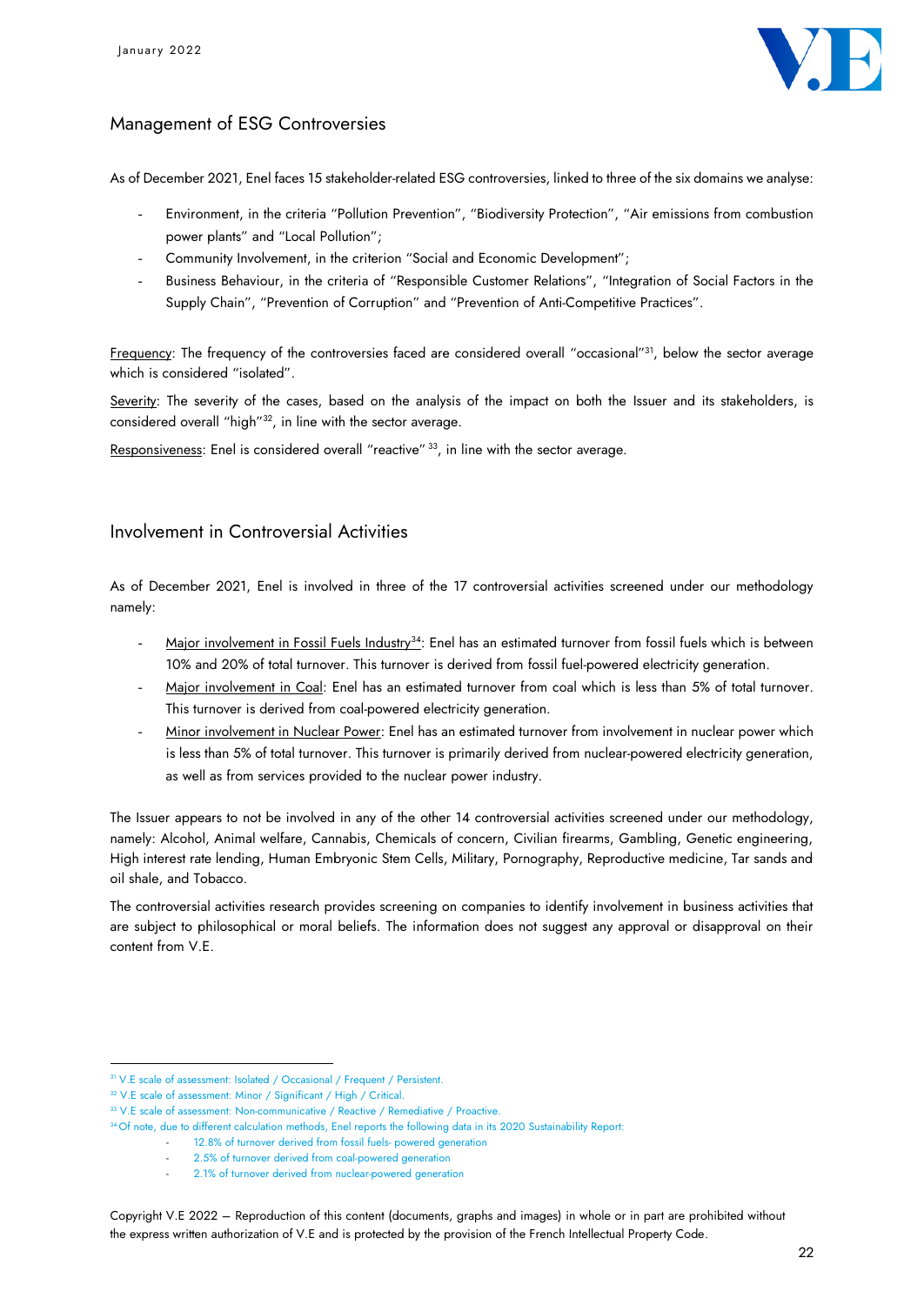

# METHODOLOGY

In V.E' view, Environmental, Social and Governance (ESG) factors are intertwined and complementary. As such they cannot be separated in the assessment of ESG management in any organisation, activity or transaction. In this sense, V.E provides an opinion on the Issuer's ESG performance as an organisation, and on the processes and commitments applicable to the intended issuance.

Our Second Party Opinions (SPOs) are subject to internal quality control at three levels (Analyst, Project Manager and Quality Reviewer). If necessary, this process is complemented by a final review and validation by the Expertise Committee and Supervisor. A right of complaint and recourse is guaranteed to all companies under our review, following three levels: first, the team in contact with the Issuer; then the Executive Director in charge of Methods, Innovation & Quality; and finally, V.E' Scientific Council.

## FRAMEWORK

## Alignment with the Sustainability-Linked Bond Principles and Sustainability-Linked Loan Principles

### Scale of assessment: Not aligned, Partially aligned, Aligned, Best Practices

*The Framework/Bond has been evaluated by V.E according to the LMA/APLMA/LSTA's Sustainability-Linked Loan Principles – July 2021 ("SLLP") and the ICMA's Sustainability-Linked Bond Principles - June 2020 ("SLBP") and on our methodology based on international standards and sector guidelines applicable in terms of ESG management and assessment.*

### Selection of Key Performance Indicators (KPIs)

KPI's materiality and coherence with the Issuer's overall sustainability strategy and with the Issuer sector's main sustainability challenges. KPI's measurability and clarity, internal and external control over the KPI's data, exhaustiveness of the KPI's coverage.

#### Calibration of Sustainability Performance Targets (SPTs)

Coherence of the SPTs with the overall sustainability strategy, ambition of the SPTs (compared the Issuer's own performance, sector peers and relevant international standards), trigger events' disclosure, disclosure and credibility of the means for achievement (including scope and geographical coverage of the means).

#### Bond/Loan characteristics

Disclosure of the bond/loan characteristics' variation, meaningfulness of these variation (for alignment with SLBP only).

#### Reporting

Reporting process formalisation and verification, data's accessibility.

#### Verification

Verification of the performance against the SPTs and disclosure of the assurance reports.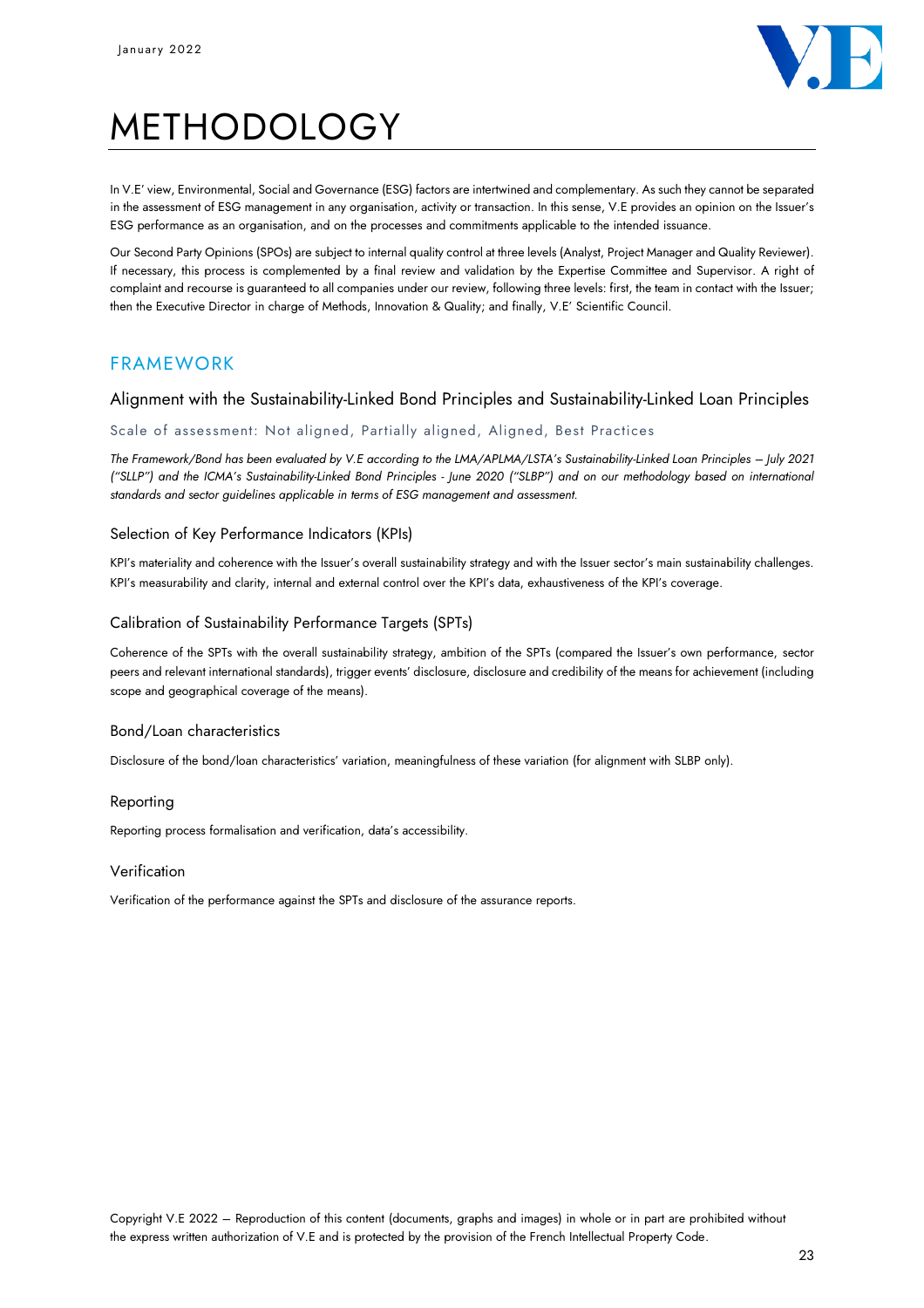

## **ISSUER**

### Issuer's ESG performance

Scale of assessment of ESG performance: Weak, Limited, Robust, Advanced

*NB: The Issuer's level of ESG performance (i.e. commitments, processes, results of the Issuer related to ESG issues), has been assessed through a complete process of rating and benchmarking developed by V.E.* 

The Issuers ESG performance has been assessed by V.E on the basis of its:

- Leadership: relevance of the commitments (content, visibility and ownership).
- Implementation: coherence of the implementation (process, means, control/reporting).
- Results: indicators, stakeholders' feedbacks and controversies.

### Management of stakeholder-related ESG controversies

V.E defines a controversy as public information or contradictory opinions from reliable<sup>35</sup> sources that incriminate or make allegations against an issuer regarding how it handles ESG issues as defined in V.E ESG framework. Each controversy may relate to several facts or events, to their conflicting interpretations, legal procedures or non-proven claims.

V.E reviewed information provided by the Issuer, press content providers and stakeholders (partnership with Factiva Dow Jones: access to the content of 28,500 publications worldwide from reference financial newspapers to sector-focused magazines, local publications or Non-Government Organizations). Information gathered from these sources is considered as long as it is public, documented and traceable.

V.E provides an opinion on companies' controversies risks mitigation based on the analysis of 3 factors:

- Frequency: reflects for each ESG challenge the number of controversies that the Issuer has faced. At corporate level, this factor reflects on the overall number of controversies that the Issuer has faced and the scope of ESG issues impacted (scale: Isolated, Occasional, Frequent, Persistent).
- Severity: the more a controversy is related to stakeholders' fundamental interests, proves actual corporate responsibility in its occurrence, and have caused adverse impacts for stakeholders and the Issuer, the higher its severity is. Severity assigned at the corporate level will reflect the highest severity of all cases faced by the Issuer (scale: Minor, Significant, High, Critical).
- Responsiveness: ability demonstrated by an Issuer to dialogue with its stakeholders in a risk management perspective and based on explanatory, preventative, remediating or corrective measures. At corporate level, this factor will reflect the overall responsiveness of the Issuer for all cases faced (scale: Proactive, Remediate, Reactive, Non- Communicative).

The impact of a controversy on an Issuer's reputation reduces with time, depending on the severity of the event and the Issuer's responsiveness to this event. Conventionally, V.E' controversy database covers any controversy with Minor or Significant severity during 24 months after the last event registered and during 48 months for High and Critical controversies.

## Involvement in controversial activities

17 controversial activities have been analysed following 30 parameters to screen the Issuer's involvement in any of them. The Issuer's level of involvement (Major, Minor, No) in a controversial activity is based on:

- An estimation of the revenues derived from controversial products or services.
- The specific nature of the controversial products or services provided by the Issuer.

<sup>&</sup>lt;sup>35</sup> 'Reliable' means that there are sufficient details to substantiate claims made, with due attention paid to the political dimension of news and the danger of misinformation. V.E draws on investigative journalism, the business press, NGO and trade union reports which focus on corporate behavior relating to ESG issues. It is neither possible nor advisable to create a prescriptive fixed list of sources as new, valid sources arise all the time and it is necessary to investigate these as and when they are retrieved in order to comprehensively cover evolving issues and media.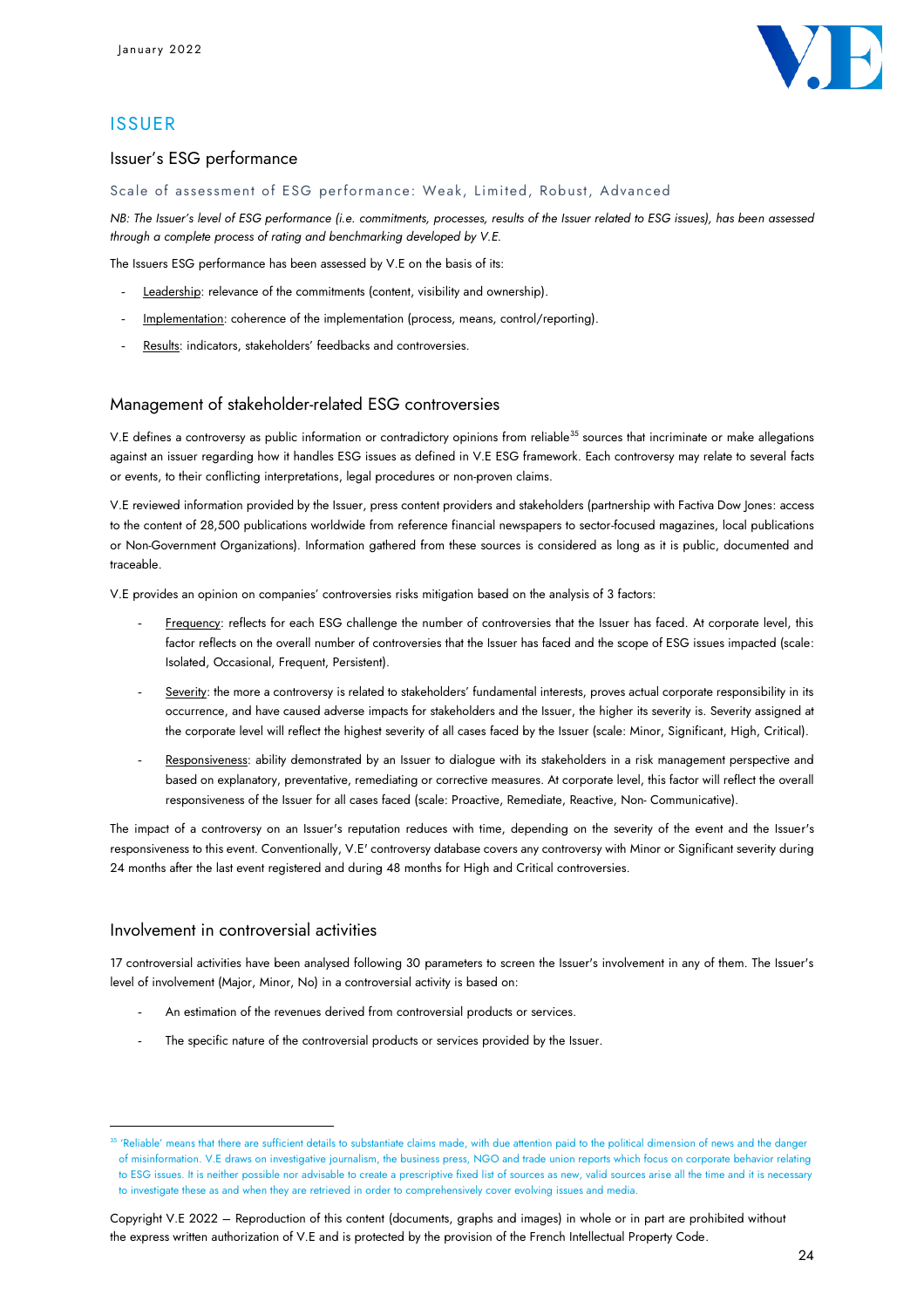

### V.E'S ASSESSMENT SCALES

|          | Scale of assessment of the Issuer's ESG performance, the KPI(s) materiality and<br>the associated SPT(s) ambition.                                                                                                                                                                                                         |                      | Scale of assessment of financial instrument's alignment<br>with Sustainability-Linked Bond and Loan Principles                                            |  |
|----------|----------------------------------------------------------------------------------------------------------------------------------------------------------------------------------------------------------------------------------------------------------------------------------------------------------------------------|----------------------|-----------------------------------------------------------------------------------------------------------------------------------------------------------|--|
| Advanced | Advanced commitment; strong evidence of command over the<br>issues dedicated to achieving the sustainability objective.                                                                                                                                                                                                    | Best<br>Practices    | The Instrument's practices go beyond the<br>core practices of the ICMA's Sustainability-                                                                  |  |
|          | The selected KPI(s) reflects the most material issues for the Issuer's<br>core sustainability and business strategy and address the most<br>relevant environmental, social and/or governance challenges of<br>the industry sector.                                                                                         |                      | Linked Bond Principles and/or of the<br>LMA/APLMA/LSTA's Sustainability-Linked<br>Principles<br>by<br>Loan<br>adopting<br>recommended and best practices. |  |
|          | An advanced ambition is achieved when the SPT(s) can<br>demonstrate the following: (i) alignment with the 2D<br>scenario/recognized sector standards (when available) (ii) a top<br>performance in comparison to sector peers, and (iii) an<br>improvement of the company's performance.                                   |                      |                                                                                                                                                           |  |
| Robust   | Convincing commitment; significant and consistent evidence of<br>command over the issues.                                                                                                                                                                                                                                  | Aligned              | The Instrument has adopted all the core<br>practices of the ICMA's Sustainability-                                                                        |  |
|          | The selected KPI(s) reflects material issues for the Issuer's core<br>sustainability and business strategy and address relevant<br>environmental, social and/or governance challenges of the<br>industry sector.                                                                                                           |                      | Linked Bond Principles and/or of the<br>LMA/APLMA/LSTA's Sustainability-Linked<br>Loan Principles.                                                        |  |
|          | A robust ambition is achieved when the SPT(s) can demonstrate at<br>least two out of three of the following items: (i) alignment with the<br>2D scenario/recognized sector standards (ii) a performance in line<br>with the average performance of sector peers, and (iii) an<br>improvement of the company's performance. |                      |                                                                                                                                                           |  |
| Limited  | Commitment to the objective of sustainability has been initiated or<br>partially achieved; fragmentary evidence of command over the<br>issues.                                                                                                                                                                             | Partially<br>Aligned | The Instrument has adopted a majority of<br>the core practices of the ICMA's<br>Sustainability-Linked<br>Bond<br>Principles                               |  |
|          | The selected KPI(s) does not appropriately reflect material issues<br>for the Issuer's core sustainability and business strategy and<br>partially address relevant environmental, social and/or governance<br>challenges of the industry sector.                                                                           |                      | and/or of the LMA/APLMA/LSTA's<br>Sustainability-Linked Loan Principles, but<br>not all of them.                                                          |  |
|          | A limited ambition is achieved when the SPT(s) can demonstrate<br>only one out of three of the following: (i) alignment with the 2D<br>scenario/recognized sector standards (ii) a performance in line<br>with the average performance of sector peers, and (iii) an<br>improvement of the company's performance.          |                      |                                                                                                                                                           |  |
| Weak     | Commitment to social/environmental responsibility is non-<br>tangible; no evidence of command over the issues.                                                                                                                                                                                                             | Not<br>Aligned       | The Instrument has adopted only a<br>minority of the core practices of the                                                                                |  |
|          | The selected KPI(s) does not reflect material issues for the Issuer's<br>core sustainability and business strategy and do not address<br>relevant environmental, social and/or governance challenges of<br>the industry sector.                                                                                            |                      | Sustainability-Linked<br>ICMA's<br>Bond<br>Principles and/or of<br>the<br>LMA/APLMA/LSTA's Sustainability-Linked<br>Loan Principles.                      |  |
|          | A weak ambition is achieved when the SPT(s) (i) is not aligned the<br>2D scenario/recognized sector standards (ii) is below the average<br>performance of its sector peers, and (iii) shows a negative trend in<br>the company's performance.                                                                              |                      |                                                                                                                                                           |  |
|          |                                                                                                                                                                                                                                                                                                                            |                      |                                                                                                                                                           |  |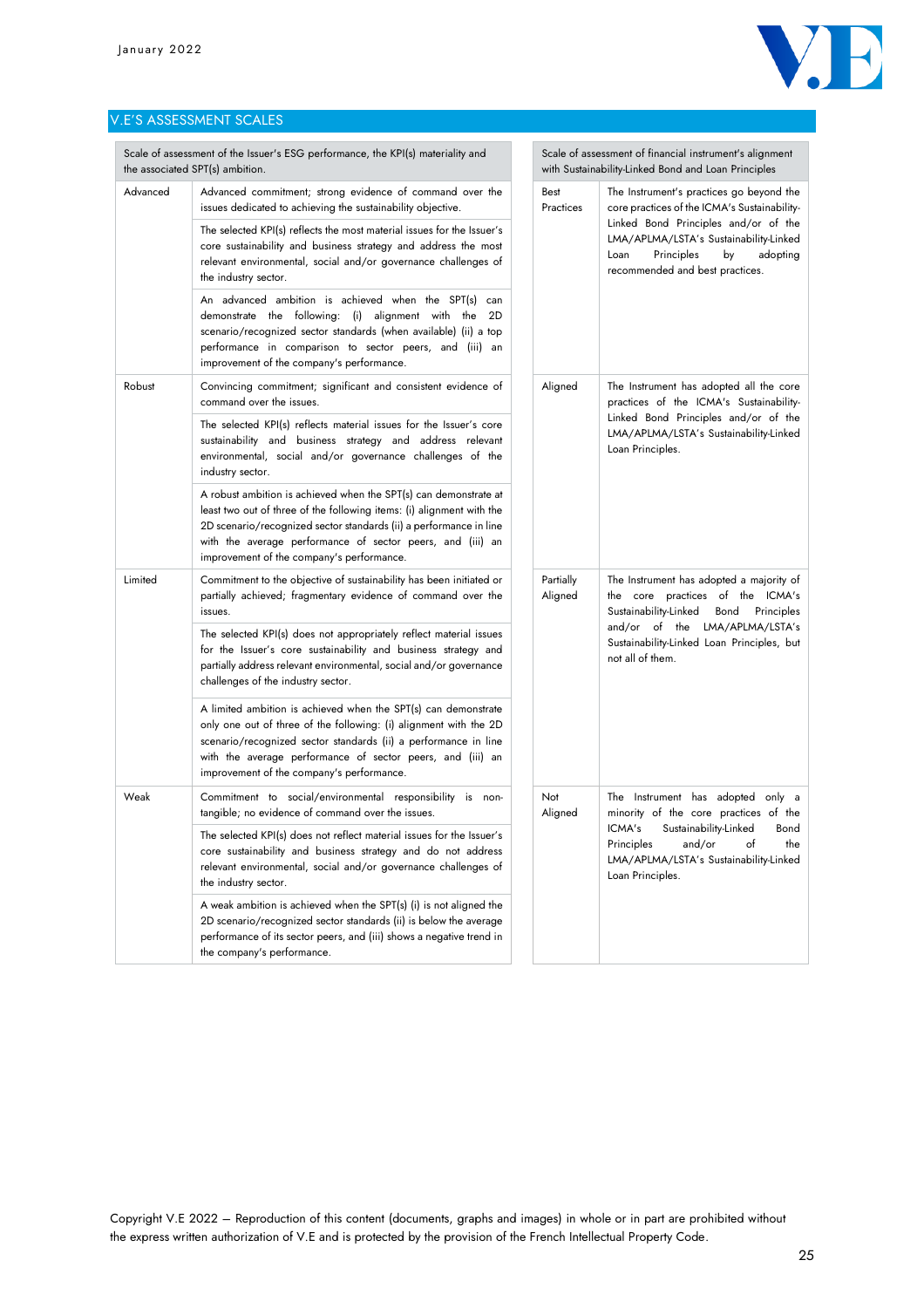

#### Statement on V.E' s independence and conflict-of-interest policy

Transparency on the relation between V.E and the Issuer: V.E has carried out audit missions or consultancy activity for Enel Group. No established relation (financial or commercial) exists between V.E and Enel Group. V.E's conflict of interest policy is covered by its Code of Conduct, which can be found at <http://vigeo-eiris.com/wp-content/uploads/2018/07/Code-of-Conduct-Vigeo-Eiris-EN.pdf>

This opinion aims at providing an independent opinion on the sustainability credentials and management of the Instruments, based on the information which has been made available to V.E. V.E has neither interviewed stakeholders out of the Issuer's employees, nor performed an on-site audit nor other test to check the accuracy of the information provided by the Issuer. The accuracy, comprehensiveness and trustworthiness of the information collected are a responsibility of the Issuer. The Issuer is fully responsible for attesting the compliance with its commitments defined in its policies, for their implementation and their monitoring. The opinion delivered by V.E neither focuses on the financial performance of the Instruments, nor on the effective allocation of its proceeds V.E is not liable for the induced consequences when third parties use this opinion either to make investments decisions or to make any kind of business transaction. Restriction on distribution and use of this opinion: The deliverables remain the property of V.E. The draft version of the Second Party Opinion by V.E is for information purpose only and shall not be disclosed by the client. V.E grants the Issuer all rights to use the final version of the Second Party Opinion delivered for external use via any media that the Issuer shall determine in a worldwide perimeter. The Issuer has the right to communicate to the outside only the Second Party Opinion complete and without any modification, that is to say without making selection, withdrawal or addition, without altering it in any way, either in substance or in the form and shall only be used in the frame of the contemplated concerned Instrument issuance. The Issuer acknowledges and agrees that V.E reserves the right to publish the final version of the Second Party Opinion on V.E website and on V.E internal and external communication supporting documents.